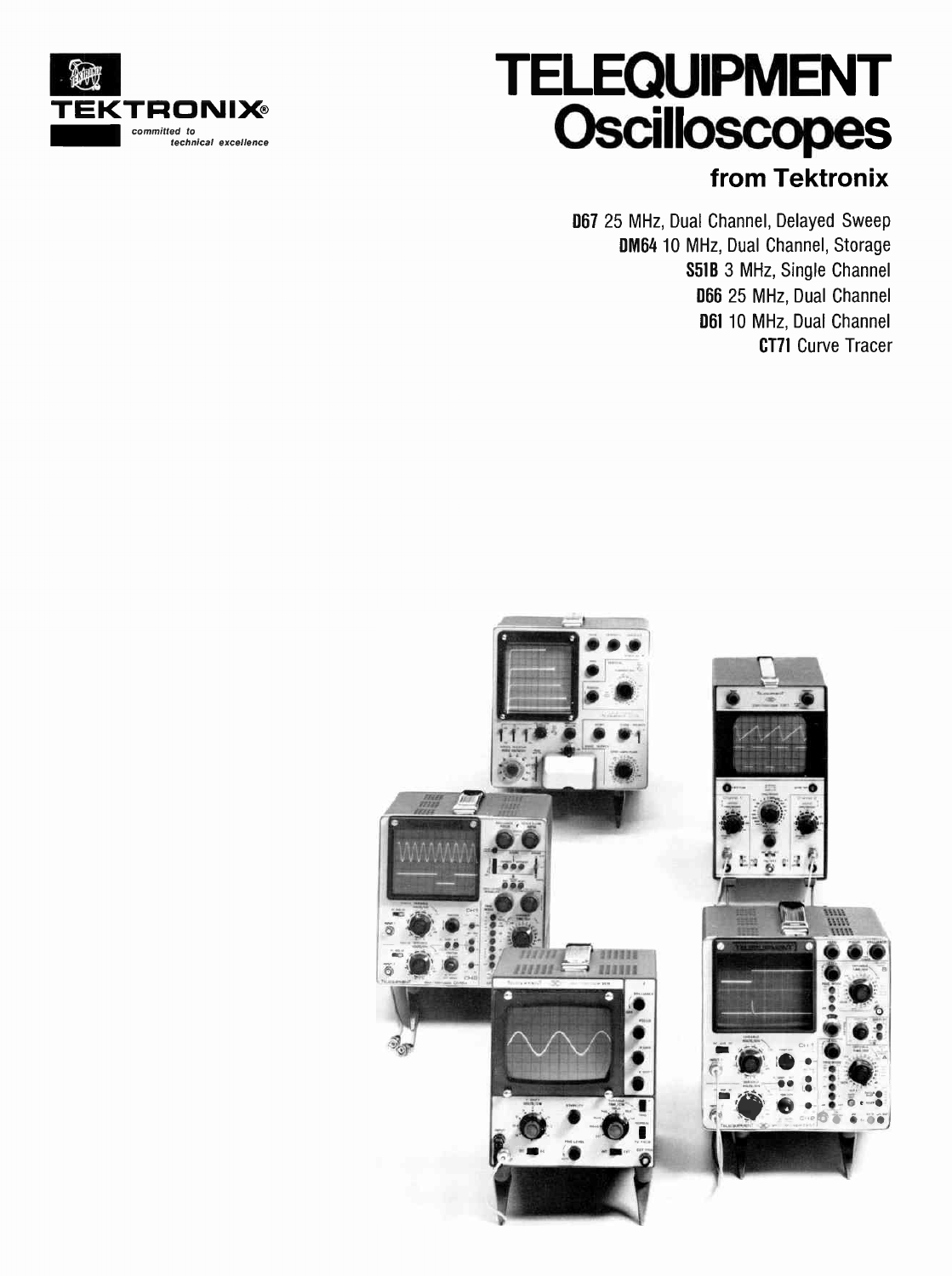## Why you should buy TELEQUIPMENT .....

TELEQUIPMENT products are designed to meet the needs of the cost-conscious buyer without sacrifice of reliability or general utility. They have found wide acceptance as teaching aids in vocationalindustrial and technical schools. Their simple controls and ease of operation facilitate learning by minimizing error caused by user inexperience. Excellent basic training in oscilloscope use is thus achieved at minimum expense.

Electronics service organizations, whether company associated or independently owned, constitute another major area where TELEQUIP-MENT has become an established name. Models are available for applications ranging from the troubleshooting and repair of simple audio devices to the installation and maintenance of computer peripherals, medical instruments, and related digital equipment. Ruggedized portable models are available for field work although even the bench models, with their solid-state construction, are light enough for easy transportation.

The products described in this folder are manufactured and marketed in the United Kingdom by Telequipment, London, England. Outside the United Kingdom they are available from Tektronix, Inc., its marketing subsidiaries and distributors. Warranty, sales and service are the same as for other TEKTRONIX products.

061

For complete order information or demonstrations of TELEQUIP-MENT products just contact the Tektronix Field Office in your area you will find it listed on the back of this folder.



### 3-MHz Bandwidth TV Field Triggering

The low cost and easy to operate, S51B features a 3 MHz bandwidth and 100 mV/div to 50 v/div calibrated deflection factors. The calibrated horizontal time base provides 1 s/div to 100 ms/div sweep rates, and a x2 magnifier.

Triggering modes include automatic, normal and tv field. The crt has an 8 x 10-cm display area and a Z-axis input.

10 MHz Bandwidth at 10 mV/cm Automatic TV Frame and Line Triggering Switched X-Y Operation 8 x 10-cm Viewing Area Weighs under 15 lb

No other oscilloscope in its price range offers as many benefits to the user. Among its more outstanding features are: fully transistorized design, easily operated controls, bright 8 x 10-cm display, automatic circuits select tv line or frame triggering and alternate or chopped sweep modes for optimum displays. Identical input channels can be used for dual-trace displays or connected to -Y operation at the turn of a switch.



S51B

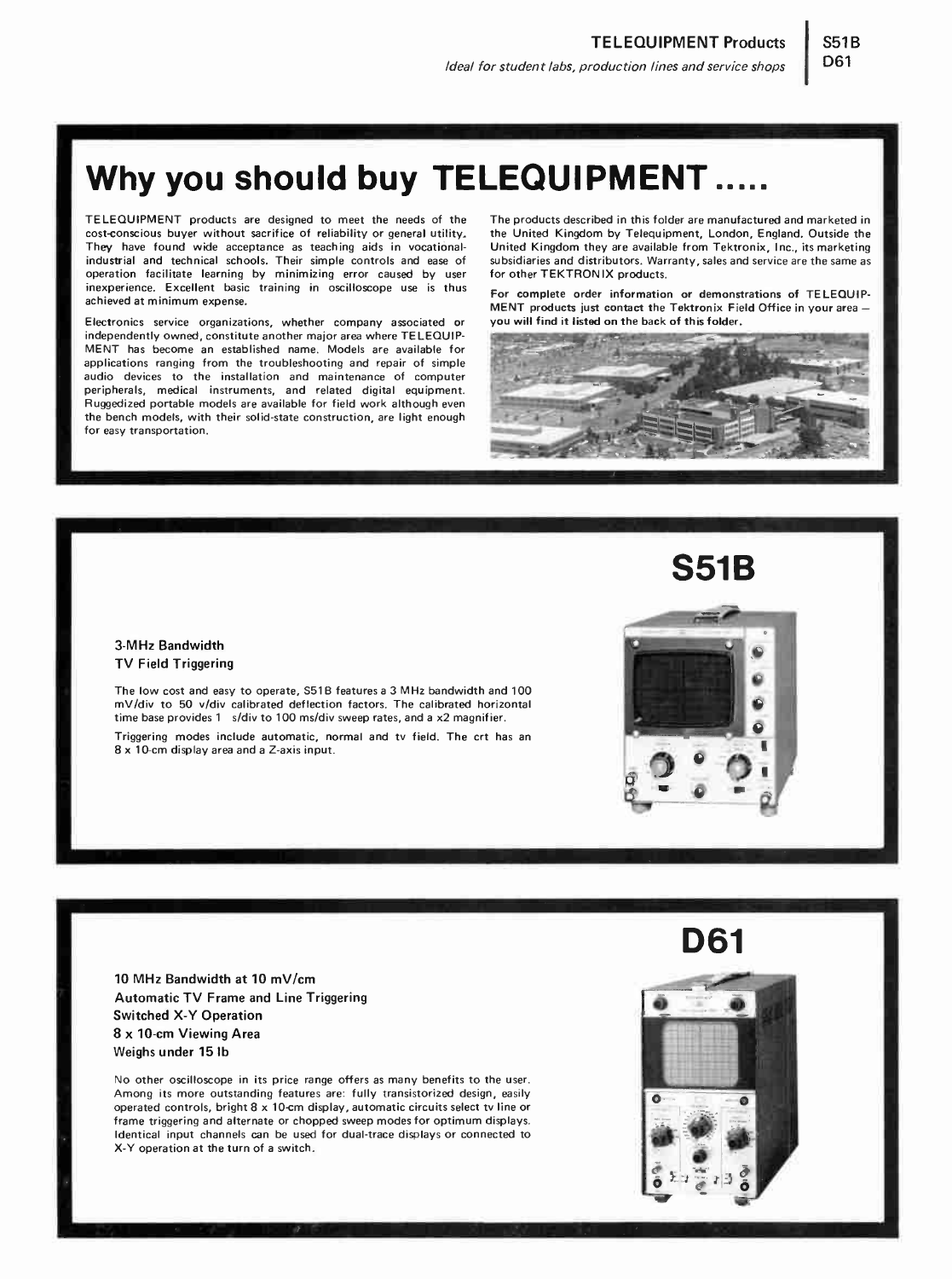

## TELEQUIPMENT Price List

## PRICE AND ORDERING INFORMATION

Your Tektronix Field Engineer can help you select the TELEQUIPMENT instruments best suited for your present

## INSTRUMENTS

| TL CT71 Curve Tracer, DC collector supply to<br>1 kV. Slip generator range to 200 mA at 2 V. \$895.00            |
|------------------------------------------------------------------------------------------------------------------|
| TL D54 Oscilloscope, 10 MHz, dual trace, 10 mV<br>sensitivity, 200 ns/cm maximum sweep rate\$750.00              |
|                                                                                                                  |
| TL RD54 Same as D54 except rackmounted \$800.00                                                                  |
| <b>TL S54A</b> Oscilloscope, 10 MHz, single trace, 10<br>mV sensitivity, 200 ns/cm maximum sweep rate \$605.00   |
| TL S54AR Same as S54A except rackmounted \$650.00                                                                |
| TL S51B Oscilloscope, 3 MHz, TV field triggering<br>100 mV/div to 50 V/div \$325.00                              |
| TL D61 Oscilloscope, 10 MHz to 10 mV/cm,<br>automatic TV frame line triggering \$545.00                          |
| TL DM64 Oscilloscope, 10 MHz at 1 mV/cm,<br>bistable, dual trace \$1195.00                                       |
|                                                                                                                  |
| TL D66 Oscilloscope, 25 MHz, 10 mV sensitivity<br>dual trace, signal delay line \$875.00                         |
|                                                                                                                  |
| <b>TL D67</b> Oscilloscope, 25 MHz, 10 mV sensitivity,<br>dual trace, delayed sweep, signal delay line \$1125.00 |
|                                                                                                                  |
| TL D75 Oscilloscope, 50 MHz at 5 mV/div, dual<br>trace, delayed/mixed sweep to 10 ms/div\$1475.00                |

and future needs. He can also give you the latest price, terms, shipping, and best method of transportation for all instruments and accessories.

### ACCESSORIES

| <b>Option 1, side hooks for protective covers</b>                                                            |
|--------------------------------------------------------------------------------------------------------------|
| Probes (Hz 25) 10X passive probe package                                                                     |
| <b>Protective covers</b> fits front end of following<br>oscilloscopes:<br>S54A and S51B, 016-0138-00 \$27.50 |
| D54, DM64, D66 and D67, 016-0143-00 \$16.20                                                                  |
| Protective storage case                                                                                      |
| D61, D67, D66, D54 and DM64, 016-0538-00 \$23.50                                                             |
| <b>Protective Panel Cover</b>                                                                                |
| D61, 016-0605-01 \$10.00                                                                                     |
|                                                                                                              |
| Side Panels, conversion kit                                                                                  |
|                                                                                                              |
| D67, D66, D54 and DM64, 390-0207-03 \$13.00                                                                  |
| Viewing Hood, tubular light shield                                                                           |
| D54 and S54A, 016-0292-00 \$11.80                                                                            |
|                                                                                                              |
| View Hood, Rubber eyepiece, fits all tubular<br>light shield                                                 |
| 016-0293-01                                                                                                  |
| 016-0294-00 (for combination of 016-0294-01<br>and 016-0292-00) \$21.50                                      |
| <b>Coaxial Adapters</b>                                                                                      |
| BNC female to dual banana, 103-0128-00 \$4.50                                                                |
| UHF female to dual banana, 103-0129-00 \$3.50<br>BNC female to UHF male, 103-0015-00 \$3.00                  |

U.S. Sales Prices FOB Beaverton, Oregon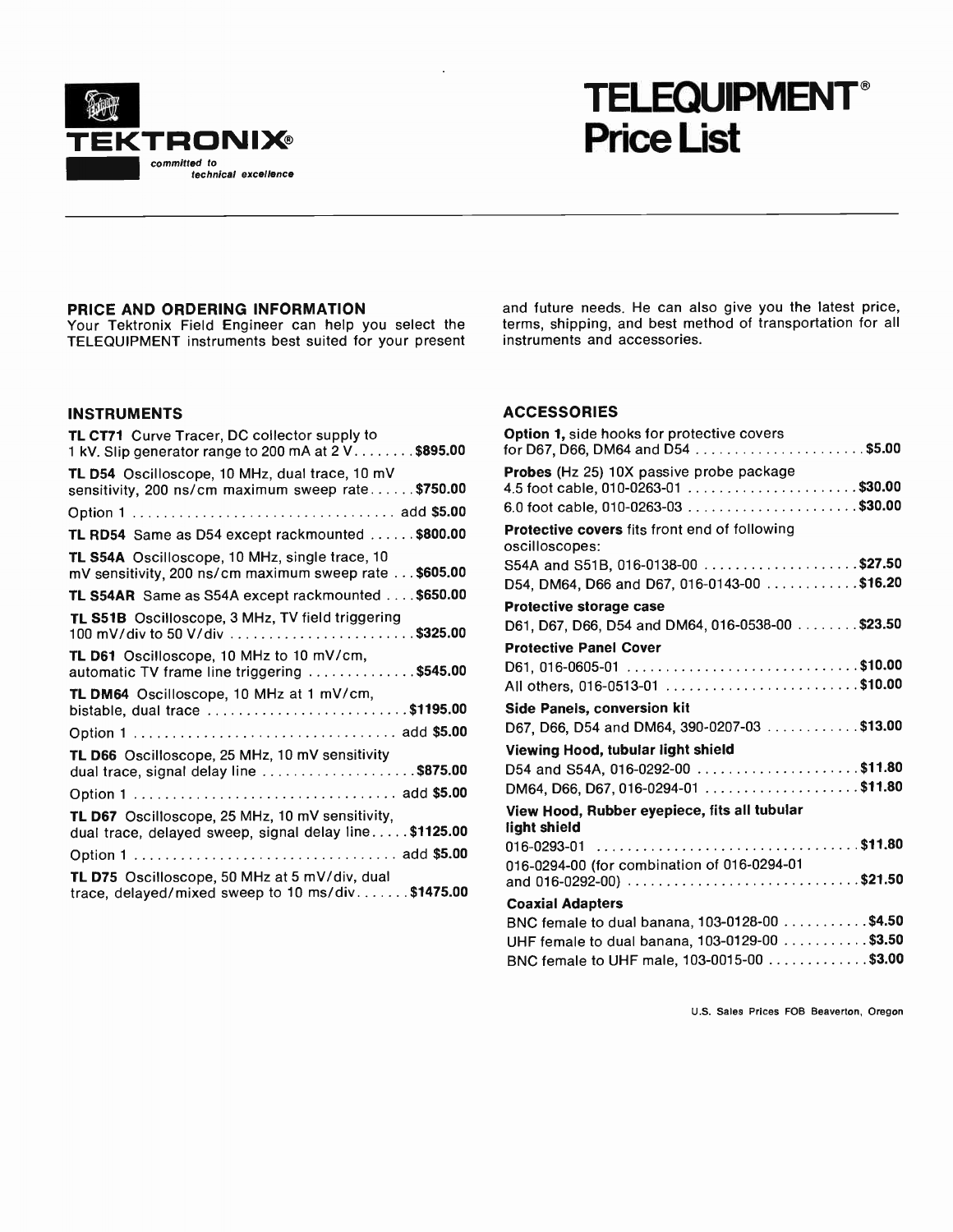

## Tektronix, Inc.

P. O. Box 500, Beaverton, Oregon 97077

Telephone: (503) 644-0161 TWX: 910-467-8708 TEKTRONIX BEAV. Cable: TEKTRONIX

FIELD ENGINEERING OFFICES

#### ALABAMA

\*Huntsville 35801 Suite 8, 3322 S. Memorial Parkway Phone (205)881-2912

ARIZONA \*Phoenix 85034 2643 E. University Drive Suite 113 Phone (602)244-9795 Tucson Area: Enterprise 383

CALIFORNIA \*Concord 94520 2339A Stanwell Circle Phone (415)687-8350 From Oakland, Berkeley, Richmond, Albany and San Leandro: 254-5353 Info. Disp. Prod. (415)687-4681)

\*Irvine 92705 16601 Hale Ave. Phone (714)556-8080-89 (213)778-5225, 6

\*San Diego 92111 6841 Convoy Court Phone (714)292-7330

\*Santa Clara 95051 3200 Coronado Drive Phone (408)249-5500

•Van Nuys 91406 16930 Sherman Way Phone (213)987-2600 From L.A. call: 873-6868

COLORADO **-Denver**<br>6801 So. Yosemite St.<br>Englewood 80110 Phone (303)771-8012

CONNECTICUT Milford 06460 20 Commerce Park Road Phone (203)877-1494

FLORIDA •Fort Lauderdale 33311 1871 West Oakland Park Blvd. Phone (305)731-1220 Also serves Puerto Rico and U.S. Virgin Islands From Miami: 944-6948

\*Orlando 32803 Suite 109, 1040 Woodcock Rd. Phone (305)894-3911 From The Cape Kennedy Area: 636-0343 Pensacola 32503 Suite 130, 4900 Bayou Blvd. Phone (904)476-1897

#### \*Field Office/Service Center A-3137

#### Service Center

GEORGIA \*Atlanta 30341 Suite 3, 2251 Perimeter Park Phone (404)451-7241

#### HAWAII

Sales: Van Nuys, CA 91406 16930 Sherman Way Phone ENterprise 8072 (Honolulu Service Center EMC Corporation 2979 Ualena Street Phone (808) 847-1138

ILLINOIS Chicago 1541 Elmhurst Rd. Elk Grove Village 60007 Phone (312)593-2830 Chicago Service Center Unit E 175 Randall Rd. Elk Grove Village 60007 Phone (312)956-1774

INDIANA \*Indianapolis 46219 6121 East 30th Street Phone (317)546-2408

KANSAS \*Kansas City 8920 West 62 Terrace Shawnee Mission 66202 Phone (913)262-8770

## LOUISIANA \*New Orleans 3004 34th St. Metairie 70001 Phone (504)837-8454

MARYLAND

Baltimore 1526 York Road Lutherville 21093 Phone (301) 321-7000 From Harrisburg, Lancaster and York Area call: ENterprise 1-0631 Rockyllie 20850

1335 Piccard Drive Phone (301)948-7151

### **MASSACHUSETTS**

\*Boston 244 Second Avenue Waltham 02154 Phone (617)890-4550 From Providence: (401)739-4771 (Info. Dist,. Prod. (617)890-5950)

## **MICHIGAN**

\*Detroit 22132 West Nine Mile Road Southfield 48075 Phone (313)358-3122

MINNESOTA **51. Paul 55112**<br>3563 N. Lexington Ave.<br>Phone (612)484-8571

MISSOURI \*St. Louis 422 Anglum Rd. Hazelwood 63042 Phone (314)731-4696

NEW JERSEY \*Springfield 07081 964 South Springfield Avenue Phone (201)379-1670

NEW MEXICO Albuquerque 87108 1258 Ortiz Drive, S.E. Phone (505)268-3373 Southern N.M. Area: ENterprise 678 Southern Nevada Area: ENterprise 678

NEW YORK Albany 678 Troy Road Latham 12110 Phone (518)785-3353

\*Endicott 3214 Watson Blvd. Endwell 13760 Phone (607)748-8291

\*Long Island 100 Crossways Park West Woodbury, L.I. 11797 Phone (516) 364-9060 (212) 895-9215

Poughkeepsie 12603 31 Haight Avenue Phone (914) 454-7540 Rochester 14623

77 Rldgeland Rd. Phone (716)244-2600

\*Syracuse 13212 1 Northern Concourse North Syracuse Phone (315)455-6661

NORTH CAROLINA \*Raleigh 27612 Suite 104 3725 National Dr. Phone (919)782-5624

## OHIO

\*Cleveland 44129 5689 Pearl Road Phone (216)884-6558 **Columbus<br>Suite 5, 12 West Selby Bivd.<br>Worthington 43085<br>Phone (614)888-4040** 

\*Dayton 45449 501 Progress Rd. Phone (513)859-3681

OKLAHOMA Oklahoma City 73105 Suite 201 800 N.E. 63rd Phone (405)848-3361

OREGON Portland 8845 S.W. Center Court Tigard 97223 Phone (503)639-7691

(Factory Service Center Tektronix Industrial Park Beaverton 97005 Phone (503)644-0161, Telex 36-0485

PENNSYLVANIA Philadelphia 19034 165 Indiana Avenue Phone (215)542-1440

(Philadelphia Service Center 1030 W. Germantown Plke Norristown 19401 Phone (215)539-5540

•Pittsburgh 3834 Northern Pike Monroeville 15146 Phone (412) 373-3250

TEXAS \*Dallas 75240 4455 Sigma Road Phone (214)233-7791

\*Houston 77036 5755 Bonhomme Suite 420 Phone (713)783-1910

San Antonio 78228 Suite 100, 4415 Piedras St, West Phone (512)736-2641, 2 From Austin Area: ENterprise 9915

UTAH \*Salt Lake City 84115 65 West 2950 South Phone (801)484-8501

VIRGINIA

Hampton 23366 1929 Coliseum Dr. Phone (804)826-4020

WASHINGTON<br>\*Seattle 98188 \*Seattle 98188 641 Industry Drive Phone (206)575-0180

Copyright © 1975, Tektronix, Inc. All rights reserved. Printed in U.S.A. Foreign and U.S.A. Products of Tektronix, Inc. are covered by Foreign and U.S.A. Patents and/or Patents Pending. Information in this publication supersedes all previously published material. Specification and price change privileges reserved. TEKTRONIX, SCOPE-MOBILE, TELEQUIPMENT, and are registered trademarks of Tektronix, Inc., P. O. Box 500, Beaverton, Oregon 97077, Phone: (Area Code 503) 644-0161, TWX: 910-467-8708, Cable: TEKTRONIX. Overseas Distributors in over 40 Countries.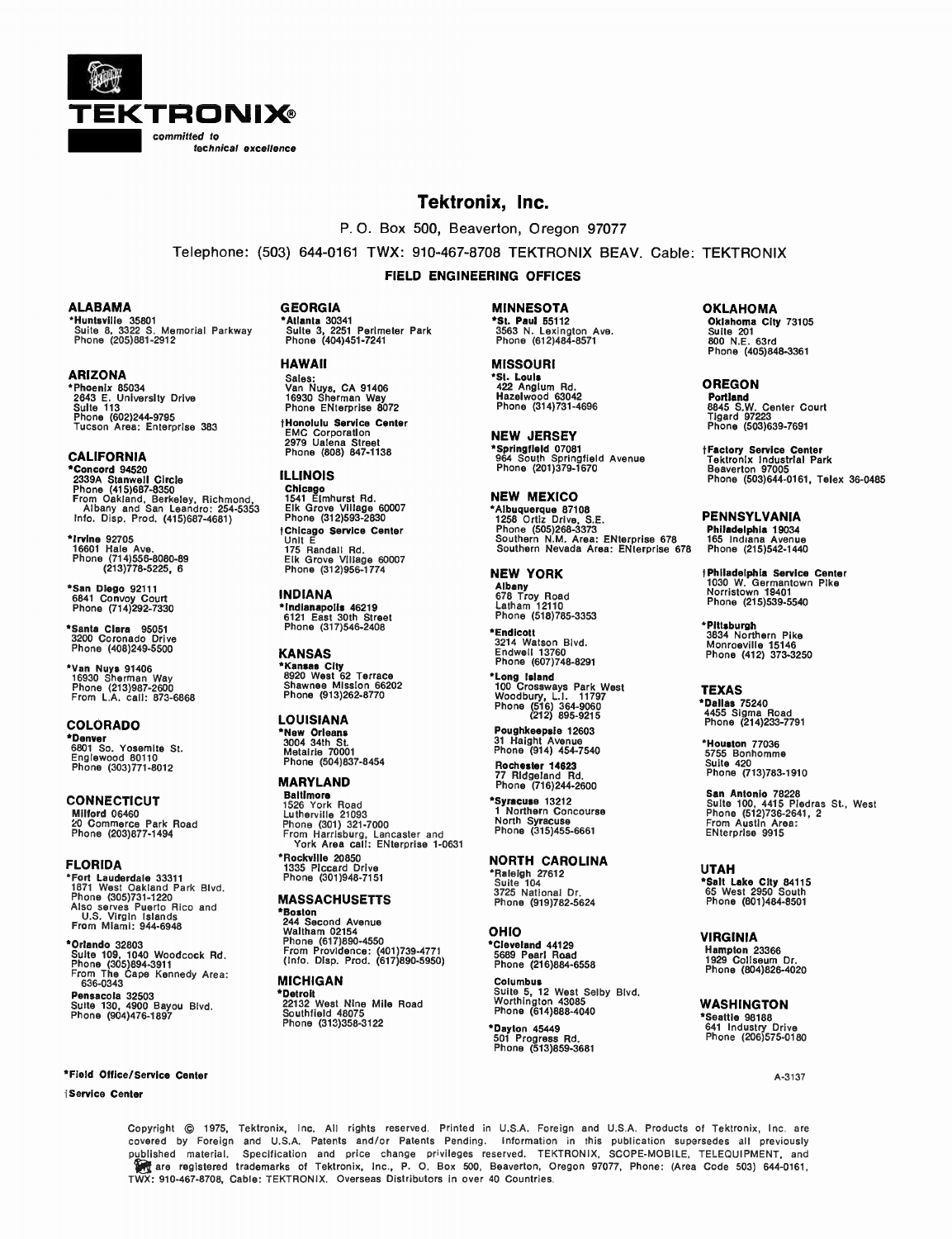

# **Telequipment** CT71 Curve Tracer

## Collector Supply

Voltage Range—Peak voltage continuously variable from 0 to 1 kV, selected by horizontal VOLTS/DIV switch. Polarity is selectable, either positive or negative. The collector voltage repetition rate is twice the frequency or DC, selectable.

Peak Current-2 A; the peak power settings are 0.1, 0.5, 2, and 10 watts. Maximum power available is 15 watts.

Collector Series Resistances-Selectable:  $0 \Omega$ , 2.5  $\Omega$ , 10  $\Omega$ , 65  $\Omega$ , 250  $\Omega$ , 1 k $\Omega$ , 6.5 k $\Omega$ , 25 k $\Omega$ , 85 k $\Omega$ , 500 k $\Omega$ , and 1.7 M $\Omega$ , all within 5%.

## Base Step Generator

Current Range-0.2  $\mu$ A/step to 20 mA/step in 16 steps (1-2-5 sequence).

Voltage Range-0.1 V/step to 2 V/step in 5 steps (1-2-5 sequence). Two positions are also available on the STEP AMPLITUDE switch to either open-circuit the base, allowing it to float, or short circuit the base to the emitter.

Steps/Offset—The steps are adjustable from 0 to 10 steps, selectable either positive or negative depending upon polarity switch setting. A continuously variable offset with  $a + 1$  step range is provided. Steps and offset are available on collector current ranges greater than 10  $\mu$ A/div.

## Vertical Amplifier

Collector Current Range—Provides collector current from 5 nA/div to 0.2 A/div in 24 steps (1-2-5 sequence).

## Horizontal Amplifier

Collector Voltage Range—Selectable collector or base voltage from 0.1 V/div to 100 V/div in 10 steps (1-2-5 sequence).

## Other Characteristics

Two test fixtures are provided, which plug into the front of the CT71, providing a means of connecting collector supply output, step generator output and display amplifiers to the device under test.

One fixture provides the following sockets: 1 pair of TO-18's in a source-drain-gate configuration, 1 pair of TO-18's in an emitter-base-collector configuration, 1 pair of TO-5's in an emitter-base-collector configuration. Two sets of 3 terminals in the emitter-base-collector configuration are also provided.

The other fixture provides two pairs of power transistor sockets (a pair of TO-66's and a pair of TO-3's) in an emitter-base-collector configuration.

Safety Interlock—The protective cover cannot be opened until the supplies to the text fixtures are interrupted.

Cathode-Ray Tube- $5\frac{1}{2}$ -inch CRT with a 10 x 10-cm viewing area. 2.5-kV accelerating potential with P31 phosphor. A front-panel control varies the graticule illumination intensity. Power Requirements—Voltage settings are 100 V to 125 V in 5-V steps; 200 Vin 10-V steps; 48 Hz to 63 Hz line frequency, 37 VA.

Dimensions and Weights

| Height     | 9.6 in            | 24.5 cm           |
|------------|-------------------|-------------------|
| Width      | 9.3 <sub>in</sub> | $23.5 \text{ cm}$ |
| Depth      | $19.0$ in         | 48.3 cm           |
| Net Weight | $25.0$ lb         | 11.7 $kg$         |

Included Accessories—Two test fixtures.

## Ordering Information

|  |  | CT71 Curve Tracer, order CT71 $\ldots \ldots \ldots \ldots \ldots$ | \$845 |
|--|--|--------------------------------------------------------------------|-------|
|  |  |                                                                    |       |



## Learning by seeing

As an aid in teaching the theory and operation of solid-state devices, a curve tracer is almost indispensable. The trainee can observe the dynamic behavior of transistors as he varies base current, collector voltage and other hypothetical circuit conditions. Comparisons can be made between predicted and actual behavior or between good and faulty devices. Small and light-weight, the CT71 fits naturally into the classroom or laboratory, just as its low price fits into the training equipment budget.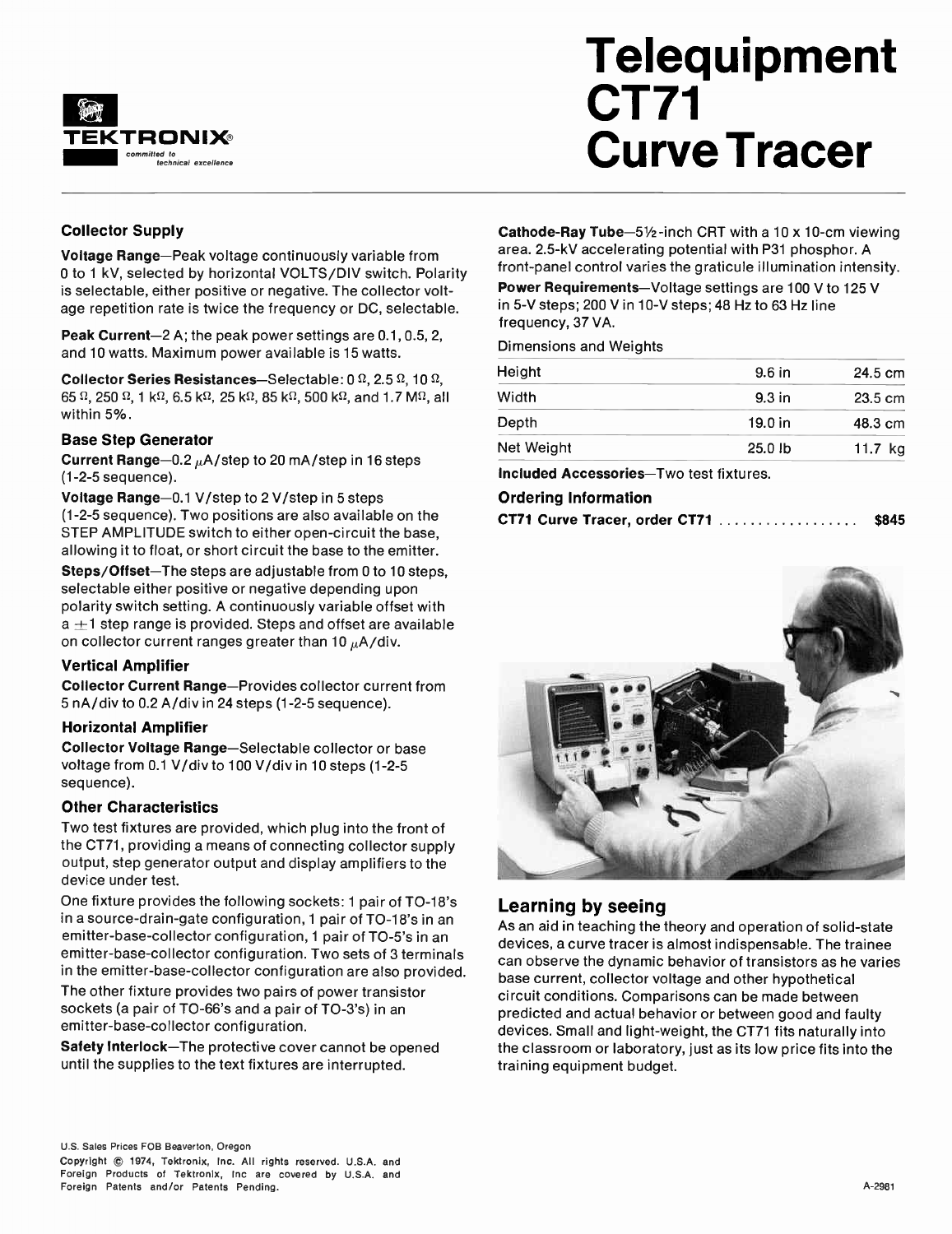

## **Telequipment** CT71 Curve Tracer

Large bright display Easy to operate Small and lightweight DC collector supply to 1 KV Leakage measurements to 5 nA Step generator range to 200 mA or 20 V Low cost

The TELEQUIPMENT CT71 is a lowpriced curve tracer with simple controls. And a wide range of base and collector voltage, current and resistance settings. It displays dynamic characteristic curves of transistors, diodes and FETS. It is easily transported, easy to operate and versatile. Two plug-on fixtures with sockets and binding posts, can accommodate many different device package configurations. Curves are easily interpreted and/or compared on the large 10 x 10 cm graticule. It is solid-state, rugged and dependable. These features make it ideal for student labs, consumer product manufacturers, repairmen, and calibration centers.

All TELEQUIPMENT products are backed with the same one-year warranty as other Tektronix products. They are marketed and supported through the same international network of Tektronix Field Offices, Service Centers, Distributors and Representatives.

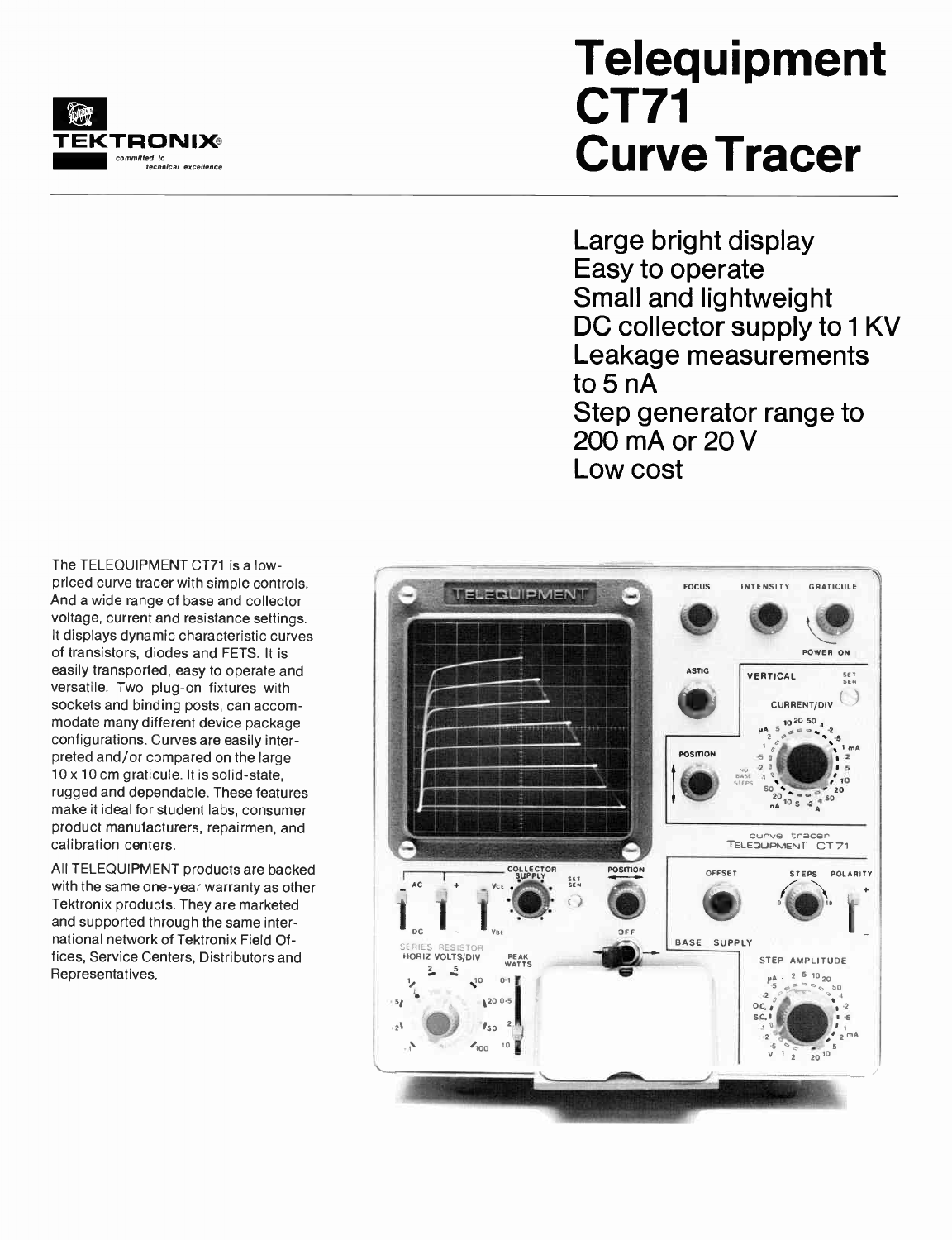

## TELEQUIPMENT® D61 Oscilloscope

## Vertical Deflection

Bandwidth and Risetime—DC to at least 10 MHz  $-3$ -dB down), 35 ns risetime.

Deflection Factor-10 mV/cm to 5 V/cm in 9 calibrated steps (1-2-5 sequence), accurate within  $\pm 5\%$ . Maximum Deflection-8 cm to 5 MHz, decreasing to 5 cm at 10 MHz.

Input R and  $C-1$  M $\Omega$  paralleled by approx 35 pF. Maximum Input Voltage-400 V (DC plus peak AC).

## Horizontal Deflection

Time Base-500 ns/cm to 500 ms/cm in 19 calibrated steps (1-2-5 sequence), accurate within  $\pm 5\%$ . X5 Magnifier—Operates over full time-base range,

increases fastest sweep rate to 100 ns/cm. Horizontal Amplifier (External X)-2 Hz to 1 MHz (at

3-dB down); deflection factor approximately 250 mV/cm; input impedance 1 M $\Omega$  paralleled by approximately 10 pF.

## **Trigger**

Modes—Automatic or Normal (Trigger Level).

TV—Triggers on TV field or line; automatically selected by time/div switch.

Sensitivity—Internal, 2 mm deflection 40 Hz to 2 MHz, increasing to 1 cm at 2 MHz. External, 100 mV 40 Hz to 1 MHz increasing to 1 V at 1 MHz.

## -Y Operation

Full Sensitivity (Ch 1-Vert, Ch 2-Vert)--10 mV/cm to 5 V/cm in 9 calibrated steps, accurate within 5%. Bandwidth is DC to at least  $1$  MHz ( $-3$  dB). Phase difference between amplifiers is less than  $1^\circ$  at 50 kHz.

## **CRT**

CRT-5-inch tube; 8 x 10-div 1.0 cm/div; 3.5-kV accelerating potential.

Z-Axis Modulation—Z axis input is AC coupled. A 10 V negative-going signal blanks the display with good contrast.

## Other Characteristics

Voltage Calibrator—Line-frequency squarewave, 500 mV P-P accurate within 1%.

Power Requirements-Voltage settings are 100-120 Volts, 48-440 Hz line frequency, approx. 25 VA.

Probe Test-Provides a negative going rectangular pulse at time-base frequency to facilitate probe compensation.

Cooling—Convection.

| Temperature Limits Ambient— $-$ 15° C to $+$ 40° C |                                    |
|----------------------------------------------------|------------------------------------|
|                                                    | operating:                         |
|                                                    | $-25^{\circ}$ C to $+70^{\circ}$ C |
|                                                    | non-operating.                     |
| Dimensions and Weights                             |                                    |

| <b>DIMENSIONS AND WEIGHTS</b> |                 |
|-------------------------------|-----------------|
| 11.0 inches                   | 28 cm           |
| 6.3 inches                    | $16 \text{ cm}$ |
| 16.5 inches                   | 42 cm           |
| 14.3 lbs.                     | 6.5 kg          |
|                               |                 |

### Ordering Information

|  |  |  |  | D61 Oscilloscope, Order TL D61 \$545.00 |  |
|--|--|--|--|-----------------------------------------|--|
|--|--|--|--|-----------------------------------------|--|

## VECTOR DISPLAYS

The TELEQUIPMENT D61 Dual Trace Oscilloscope is excellent for displaying vector patterns for aligning and trouble-shooting of color TV sets. In a vector display mode it can check phase relationships of color signals.



Use the D61 in the "CH 2" mode. Select equal sensitivity settings for both  $X$  and  $Y$ . Connect channel 1 input to  $R - Y$  signal at picture tube. Connect channel 2 input to B-Y signal at picture tube. Generally, X10 probes would be used with vacuum tube sets. X1 with solid state sets.

Two simple connections to the picture tube allow the serviceman to produce meaningful displays when used in conjunction of a gated rainbow generator. Specific uses include:

- 1. Checking chroma-demodulator and color amplifier circuits for alignment and proper operation.
- 2. Checking and adjusting tint control for proper range.
- 3. Checking and adjusting 3.58 MHz color oscillator alignment.

## GENERAL USE IN THE SHOP AND LAB

In addition to TV and audio equipment servicing, many shops are finding new business opportunities in a wide number of electronic consumer items: (calculators, hearing aids, microwave ovens, digital clocks, recorders, etc.). The TELEQUIPMENT D61 Oscilloscope offers high performance, versatility and low cost for this new service business.

Copyright  $\otimes$  1975, Tektronix, Inc. All rights reserved. Printed in U.S.A. Foreign and U.S.A. Products of Tektronix, Inc. are covered by Foreign and U.S.A. Patents and/or Patents Pending. Information in this publication supersedes all previously published material. Specification and price change privileges reserved. TEKTRONIX, SCOPE-MOBILE, TELEQUIPMENT, and qe are registered trademarks of Tektronix, Inc., P. 0. Box 500, Beaverton, Oregon 97077, Phone: (Area Code 503) 644-0161, TWX: 910-467-8708, Cable: TEKTRONIX. Overseas Distributors in over 40 Countries. A-2790-2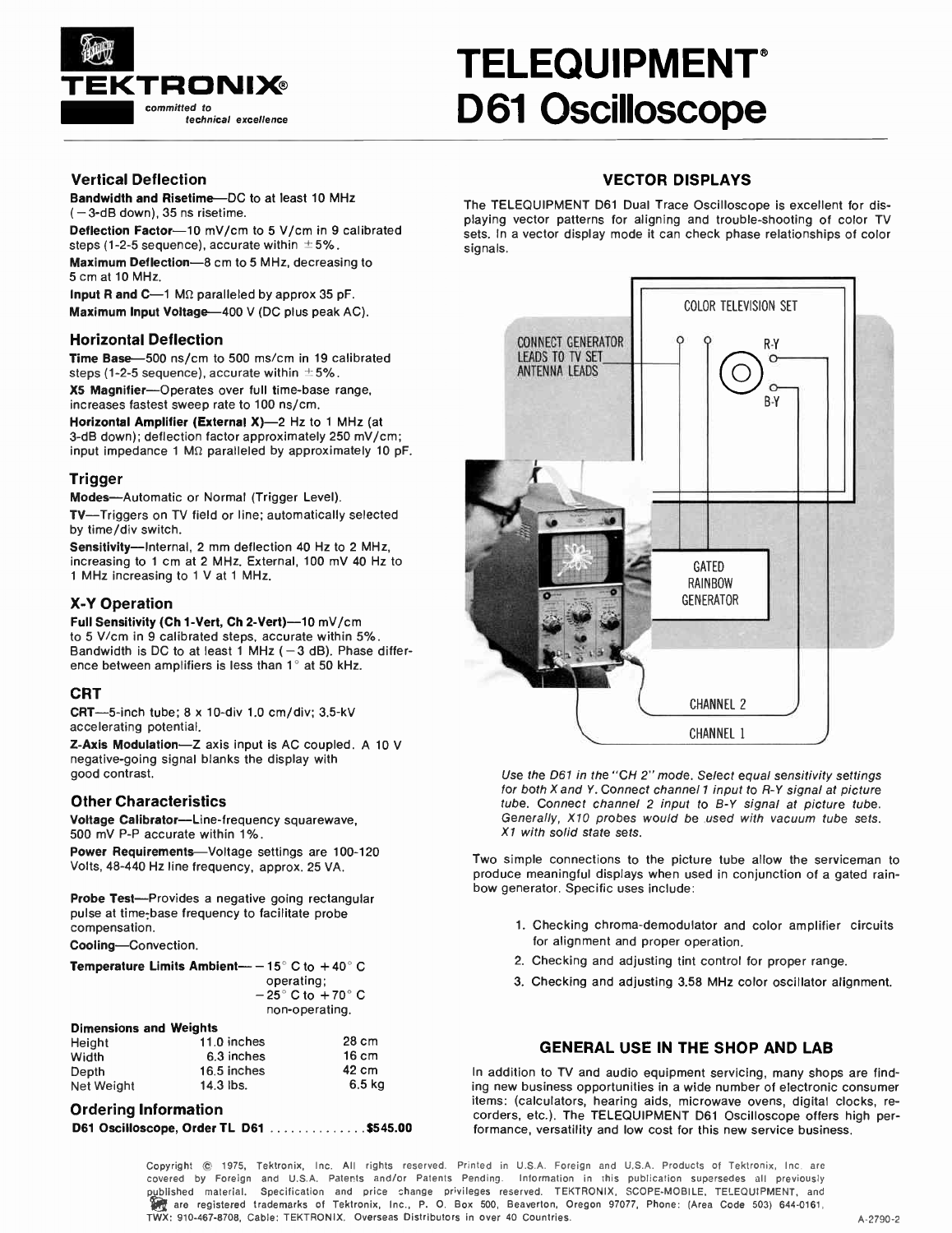

## TELEQUIPMENT® D61 Oscilloscope

Low cost Easy to use Automatic triggering TV frame and line triggering 10 mV sensitivity at 10 MHz Can be used in single beam, auai-trace, x-r and vector modes High brightness 8 x 10cm display Weighs under 15 lbs.



The 061 oscilloscope is a very low priced, 10MHz, dual trace oscilloscope. It is fully transistorized, lightweight (15 lbs.), and easy to use. Operation of the D61 is simplified by automatic selection of either chopped or alternate modes. Also, automatic selection of line or frame displays occurs in the TV trigger position. Two identical input channels provide excellent X-Y capability. This is useful for displaying vector patterns when aligning and trouble-shooting color TV sets. The 061 offers high performance for servicing audio equipment as well as a variety of electronic consumer products including pocket calculators, digital clocks, microwave ovens, hearing aids and alarm systems.

New users of oscilloscopes will find the front panel controls very easy to understand. Ease of operation, equal X and Y sensitivity, and bright stable signals on an 8 x 10 cm CRT make the D61 particularly useful for electronic school classrooms and labs.

ALL TELEQUIPMENT scopes are backed with the same one-year warranty as other TEKTRONIX products and are marketed and supported through the same International network of Tektronix Field Offices, Service Centers, Distributors and Representatives.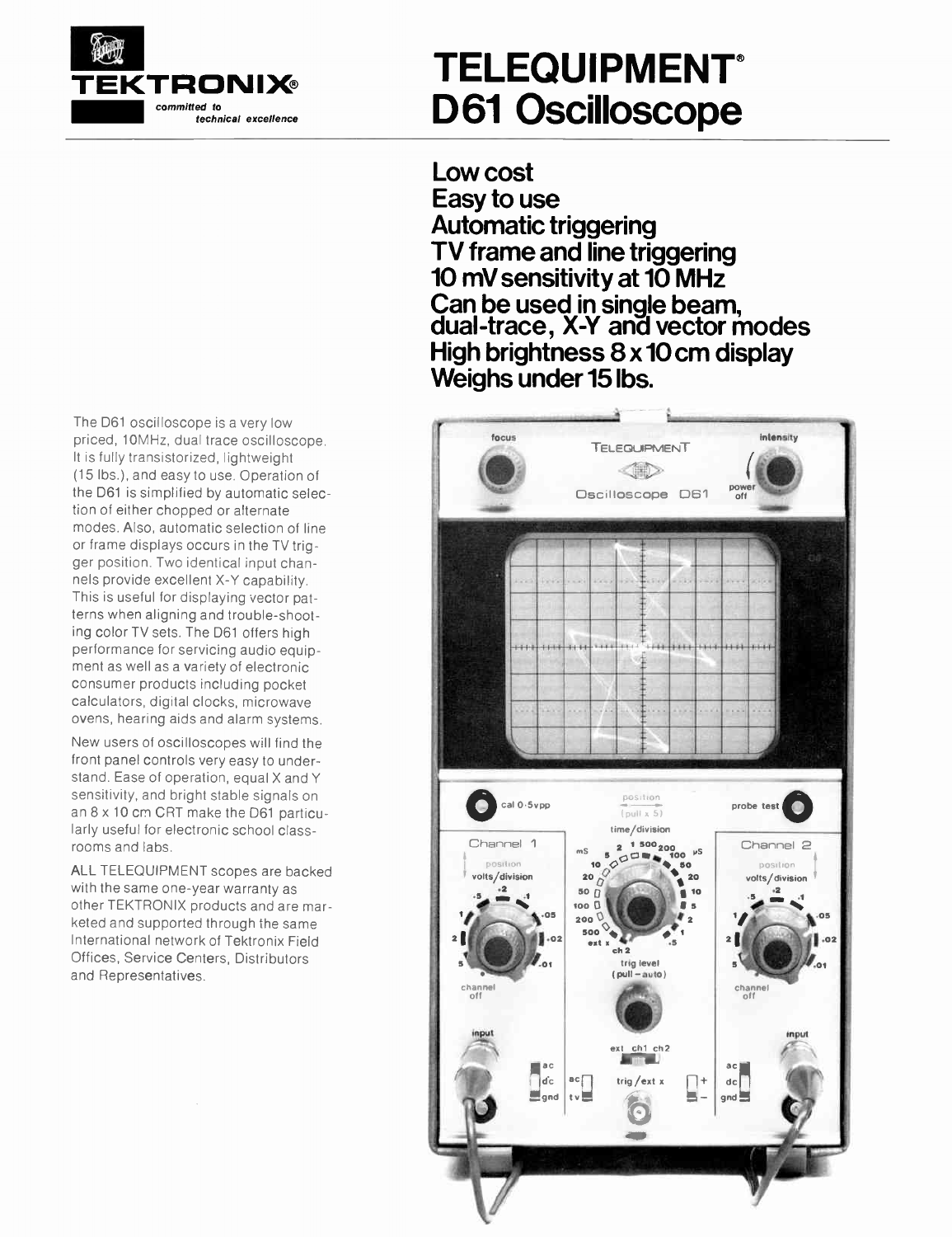

## TELEQUIPMENT S51B Oscilloscope

#### Vertical Deflection

Bandwidth—DC to at least 3 MHz at 3-dB down. Low frequency 3-dB down point with AC coupling is 2 Hz.

Deflection Factor-100 mV/cm to 50 V/cm in 9 calibrated steps (1-2-5 sequence). accurate within 5%.

Input R and C-1 M $\Omega$ , approx 47 pF.

#### Horizontal Deflection

Time Base-1  $\mu$ s/cm to 100 ms/cm in 6 calibrated steps (1-10 sequence). Uncalibrated, continuously variable between steps and to at least 1 s/cm. Accuracy within 5% over center 8 cm (10% over first and last 2 cm in  $1 \mu s/cm$  range).

X2 Magnifier (Approx)—Operates over full time base.

Time Base Sweep Modes—Auto Trigger (sweep free runs in absence of triggering signa:). Normal Trigger.

Horizontal Amplifier—DC to at least 500 k Hz at 3-dB down. Uncalibrated, continuously variable to approx 100 mV/cm deflection factor at mid-position, range approx 2:1. Input R and C, 1 MD, approx 100 pF.

#### Trigger

Modes—Automatic or Normal (Trigger Level). Automatic operation useful on signals from 50 Hz to 1 MHz. Trigger Level selection allows triggering at any level on the input waveform.

TV—Triggers on TV field.

Sensitivities—Internal, 5 mm. External, 3 V P-P.

Ext Trig Input Impedance-1 M $\Omega$ , approx 30 pF.

#### CRT

CRT-5-inch tube; 8x10-cm display area, each div is 1 cm. P31 phosphor normally supplied. 3-kV accelerating potential. Z-axis input coupled to the CRT grid; noticeable modulation at normal intensity with approx 15 V.

Graticule—External, detachable green filter improves contrast under high ambient light conditions.

#### Other Characteristics

Signal Outputs (Rear Panel)—A negative-going sawtooth (20 V P-P, DC coupled, minimum load 100 k $\Omega$ ).

Power Requirements—Quick-change line voltage selector provides these ranges: 91-130 VAC and 200-240 VAC in 5-V steps. 50 to 400 Hz, 58 VA. Cooling—Convection

|                   | Dimensions and Weights |           |
|-------------------|------------------------|-----------|
| Height            | 8 in                   | $20.3$ cm |
| Width             | 7 in                   | 17.8 cm   |
| Depth             | 15 <sub>in</sub>       | 38.1 cm   |
| <b>Net Weight</b> | 16 <sub>1b</sub>       | 7.3 kg    |

#### Included Accessories—Test leads.

Optional Accessories—Additional accessories are described at the conclusion of this oscilloscope section.



### Audio and RF Circuit Analysis

The TELEQUIPMENT 551B Oscilloscope offers all the sophistication that's needed for most fundamental circuit analysis. Audio waveforms can be analyzed for clipping and other sources of distortion. Multivibrator, gating, differentiating, and other pulse handling circuits can be analyzed for their effects on pulse shape, duration, and other characteristics. The S518 offers the versatility most often needed for educational and basic service requirements at a favorable price.

#### Ordering Information

S51B Oscilloscope, order TL 551B \$325.

Copyright © 1975, Tektronix, Inc. All rights reserved. Printed in U.S.A. Foreign and U.S.A. Products of Tektronix, Inc. are covered by Foreign and U.S.A. Patents and/or Patents Pending. Information in this publication supersedes all previously published material. Specification and price change privileges reserved. TEKTRONIX, SCOPE-MOBILE, TELEQUIPMENT, and In are registered trademarks of Tektronix, Inc., P. 0. Box 500, Beaverton, Oregon 97077, Phone: (Area Code 503) 644-0161, TWX: 910-467-8708, Cable: TEKTRONIX. Overseas Distributors in over 40 Countries.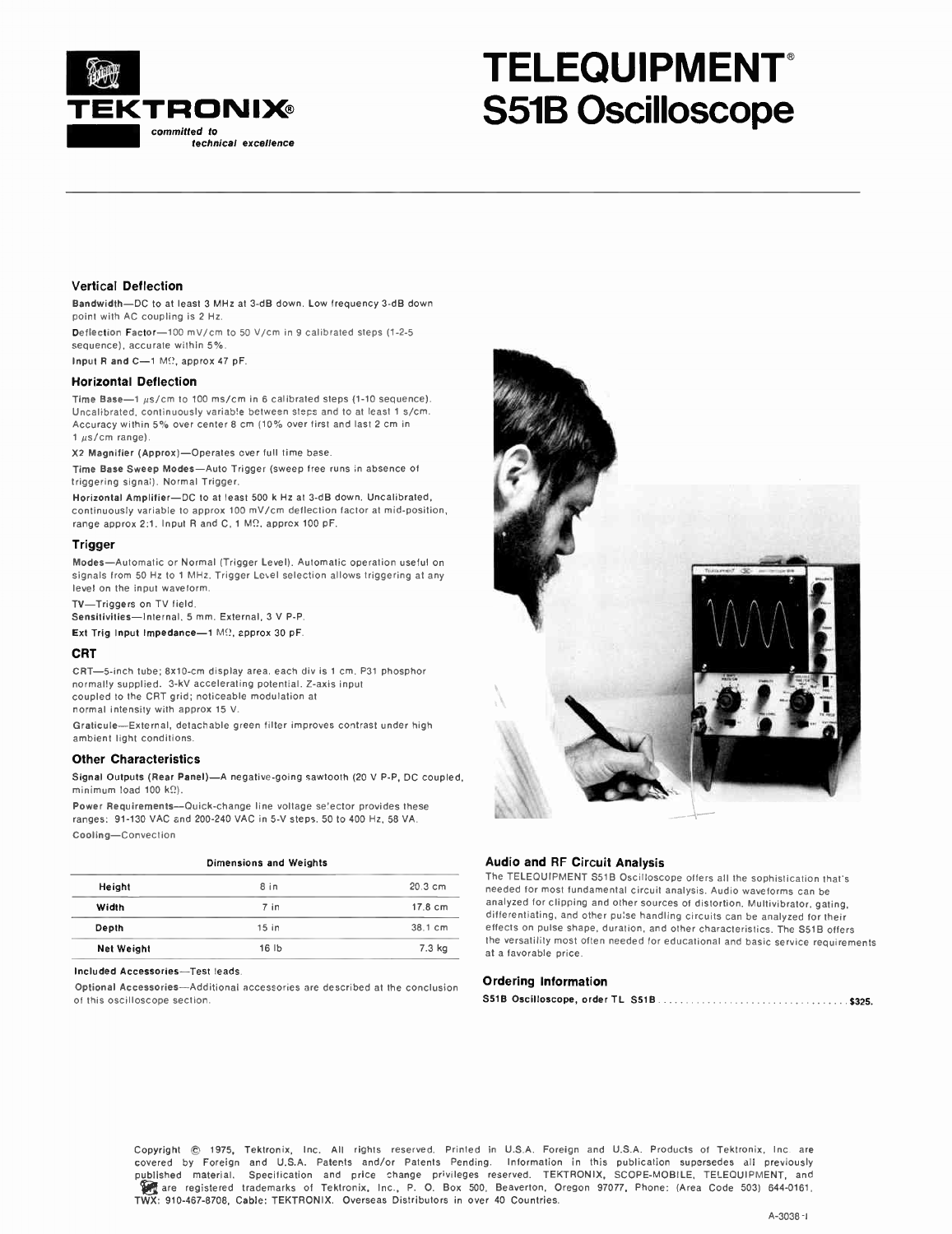

## TELEQUIPMENT S51B Oscilloscope

Low cost 3-MHz bandwidth Versatile triggering 8 x 10-cm viewing area DC coupled horizontal amplifier

The TELEQUIPMENT S51B is an exceptionally low priced, easy to use, single channel 3-MHz oscilloscope. Its horizontal sweep may be set to reoccur continuously (Auto Trigger) or to begin at any level of the waveform applied to the vertical input (Normal Trigger).

The S51B is an ideal low-cost instrument for audio, RF, and IF troubleshooting, and for educational purposes. The instrument's 5%-accurate vertical deflection calibration provides more than ample precision for most service applications, allowing the S51B to fill double duty as a "multimeter" as well as a budget priced oscilloscope.

The front panel is effectively human engineered for simplicity, overcoming many of the typical novice's fears of using an oscilloscope. What is more, the simplified front panel scheme helps the experienced technician make quick, accurate measurements.

Tektronix backs all its Telequipment oscilloscopes with its one-year warranty.

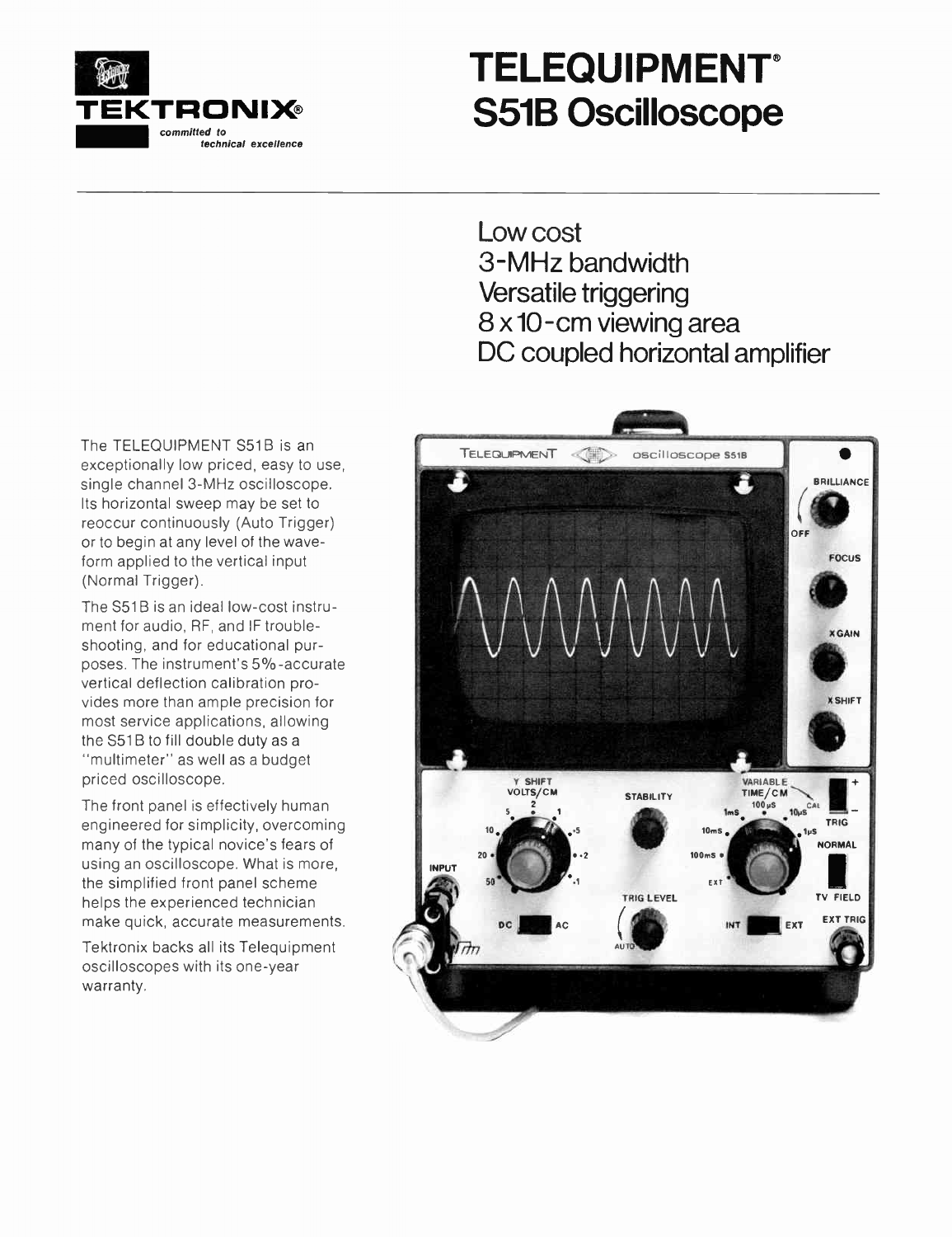

#### D67 OSCILLOSCOPE

#### Vertical Deflection

Bandwidth and Risetime—DC to 25 MHz at 3-dB down. Low frequency 3-dB-down point with AC coupling is approx 2 Hz. 14-ns risetime. Bandwidth is 10 MHz at 10, 20, or 50 V.

Deflection Factor-10 mV/cm to 50 V/cm in 12 calibrated steps (1-2-5 sequence) accurate within 3%. Uncalibrated, continuously variable between steps and to at least 125 V/cm.

Display Modes—Channel 1 only; Channel 2 only (normal or inverted); Alternate; Chopped (approx 80 kHz rate); Added.

Input R and C-1 MQ, approx 47 pF.

Maximum Input Voltage-400 V (DC + peak AC).

Delay Line-200-ns signal delay permits viewing leading edge of displayed waveform.

#### Horizontal Deflection

Time Base A and B--0.2  $\mu$ s/cm to 2 s/cm in 22 calibrated steps (1-2-5 sequence) accurate within 3%. Uncalibrated, continuously variable between steps and to at least 5 s/cm.

X5 Magnifier—Operates over full time-base range increases fastest rate to 40 ns/cm. Magnified display accurate within 2% in addition to specified time-base sweep accuracy.

Horizontal Display Modes—A only, A intensified during B, B delayed by A. Delay is uncalibrated.

Time Base A Sweep Modes—Auto Trigger (sweep free runs in absence of triggering signal); Normal Trigger; Single Sweep. Light indicates when sweep is triggered.

Time Base B Sweep Modes—B triggerable after delay time; B starts after delay time (non-gated delay).

Horizontal Amplifier—DC to 1 MHz at 3 dB down; 0.6 V/cm to 3 V/cm deflection. Input impedance 1 MD, approx 30 pF; max input voltage 400 V (DC + peak AC).

#### Trigger

Modes—Automatic or Normal (Trigger Level) on Time Base A and B. Automatic and Trigger Level operation useful between 15 Hz to 5 MHz. High frequency synchronizes the sweep over a frequency range of approx 1 MHz to >25 MHz (A sweep only). TV—Triggers at TV field or line rate (A sweep); triggers at TV line rate (B sweep).

Sensitivity—Internal, 2-cm deflection to 5 MHz, except HF is 1-cm deflection to 25 MHz. External, 250 mV P-P up to 15 V P-P, input impedance 100  $k\Omega$ , approx 30 pF.

#### CRT

CRT-5-inch rectangular tube; 8 x 10-cm, display area, each div is 1 cm. P31 phosphor normally supplied, P7 and P11 optional without extra charge. 10 kV accelerating potential. Z-axis input AC coupled to CRT cathode; noticeable modulation at normal intensity with 5-V or more P-P signal.

Graticule—External; variable edge lighting.

#### Other Characteristics

Voltage Calibrator—Line-frequency squarewave, 500 mV P-P accurate within 1%.

Signal Outputs—Negative gates from both time bases (approx 5 V) and a sawtooth from Time Base A (1-36 V, DC coupled, 30 k.?, minimum load).

Power Requirements—Quick-change line selector provides these ranges: 100-125 VAC in 5-V steps or 200- 250 VAC in 10-V steps. 48-400 Hz, 50 VA power consumption.

Cooling—Convection.

#### Dimensions and Weights

| Height     | 9.8 in    | 24.7 cm           |
|------------|-----------|-------------------|
| Width      | 8.3 in    | $21.0 \text{ cm}$ |
| Depth      | 17.5 in   | 44.5 cm           |
| Net Weight | $25.5$ lb | 11.5 kg           |

#### D66 OSCILLOSCOPE

#### Vertical Deflection

Bandwidth—DC to at least 25 MHz, at least 15 MHz 3 dB down using the X10 gain. Low frequency 3 dB down point with AC coupling is 2 Hz. Bandwidth is 10 MHz at 10, 20, or 50 V.

#### Risetime-14 ns; 23 ns with X10 gain.

Deflection Factor-10 mV/cm to 50 V/cm in 12 calibrated steps (1-2-5 sequence), 1 mV/cm to 5 V/cm using X10 gain, all steps accurate within 5%. Uncalibrated, continuously variable between steps and to approx 125 V/cm.

Display Modes—Channel 1 only; Channel 2 (normal and inverted); Alternate; Chopped (approx 150 kHz rate); Added; X-Y (Channel 1-Y and Channel 2-X). Input R and C-1 M $\Omega$ , approx 47 pF.

Maximum Input Voltage-400 V (DC + peak AC).

Delay Line-200-ns signal delay permits viewing leading edge of displayed waveform.

Maximum Deflection—Reduces to 7 cm at 25 MHz.

#### Horizontal Deflection

Time Base A-100 ns/cm to 2 s/cm in 23 calibrated steps (1-2-5 sequence), accurate within 5%. Uncalibrated, continuously variable between steps and to at least 5 s/cm.

X5 Magnifier—Operates over full time-base range, increases fastest rate to 20 ns/cm. Magnified display accurate within 2% in addition to specified time-base sweep accuracy.

Time Base A Sweep Modes—Auto Trigger (sweep free runs in absence of triggering signal); Normal Trigger (Trigger Level); Single Sweep. Light indicates when sweep is triggered.

Horizontal Amplifier—DC to 1 MHz at 3 dB down; approx 1 V/cm deflection factor, approx 0.2 V/cm with X5 magnifier. Input R and C, 100 k $\Omega$ , approx 30 pF. Max input voltage, 400 V (DC + peak AC).

#### Trigger

Modes—Automatic or Normal (Trigger Level). Automatic operation useful between 20 Hz to 5 MHz. Trigger Level selection occurs at any level on the input waveform over a frequency range of DC to approx 5 MHz. High Frequency synchronizes the sweep over a frequency range of approx 1 MHz to at least 25 MHz.

TV—Triggers on TV field or line.

Sensitivity—Internal, 0.2 cm deflection to 5 MHz, except HF is 1-cm deflection to 25 MHz. External, 250 mV P-P up to 15 V P-P, input impedance 100 k $\Omega$ , approx 30 pF.

## -Y Operation

**Oscilloscopes** 

D67/D66

Full Sensitivity (Ch 1-Vert, Ch 2-Horiz)--10 mV/div to 50 V/cm in 12 calibrated steps (1-2-5 sequence), 1 mV/cm to 5 V/cm using X10 gain, all steps accurate within 5%; variable on both channels. Bandwidth is DC to at least 1 MHz  $(-3$  dB). Phase difference between amplifiers is less than 1" at 25 kHz.

**TELEQUIPMENT®** 

#### CRT

CRT-5-inch rectangular tube; 8 x 10-cm display area, each div is 1 cm. P31 phosphor normally supplied. 10 kV accelerating potential, Z-axis input AC-coupled to CRT grid; noticeable modulation at normal intensity requires approx 15 V.

Graticule—External, variable edge lighting.

#### Other Characteristics

Voltage Calibrator—Line-frequency squarewave, 500 mV P-P accuracy within 2%.

Signal Outputs—Positive gate (0.5 V) and a sawtooth (10 V, DC coupled, 47k $\Omega$  minimum load).

Power Requirements—Quick-change line voltage selector provides these ranges; 100-125 VAC in 5-V steps or 200-250 VAC in 10-V steps. 48-400 Hz, 50 VA power consumption.

#### Cooling—Convection.

#### Dimensions and Weights

| Height            | $9.5$ in          | 24.0 cm           |
|-------------------|-------------------|-------------------|
| Width             | 8.3 <sub>in</sub> | $21.0 \text{ cm}$ |
| Depth             | $14.5$ in         | 37.0 cm           |
| <b>Net Weight</b> | $25.5$ <i>Ib</i>  | $11.5$ kg         |
|                   |                   |                   |

#### Ordering Information

| D67 Oscilloscope, order TL D67 |  |  | \$1,125 |
|--------------------------------|--|--|---------|
| D66 Oscilloscope, order TL D66 |  |  | 875     |



## TV Waveform analysis.

Aberrations in TV waveforms can easily be pinpointed by taking advantage of the D67's delayed sweep, wide bandwidth and fast sweep speed. This kind of waveform analysis yields valuable information to the knowledgeable trouble-shooter, and significantly shortens turn-around times.

Copyright © 1975, Tektronix, Inc. All rights reserved. Printed in U.S.A. Foreign and U.S.A. Products of Tektronix, Inc. are covered by Foreign and U.S.A. Patents and/or Patents Pending. Information in this publication supersedes all previously published material. Specification and price change privileges reserved. TEKTRONIX, SCOPE-MOBILE, TELEQUIPMENT, and are registered trademarks of Tektronix, Inc., P. O. Box 500, Beaverton, Oregon 97077, Phone: (Area Code 503) 644-0161, TWX: 910-467-8708, Cable: TEKTRONIX. Overseas Distributors in over 40 Countries. A-2980-2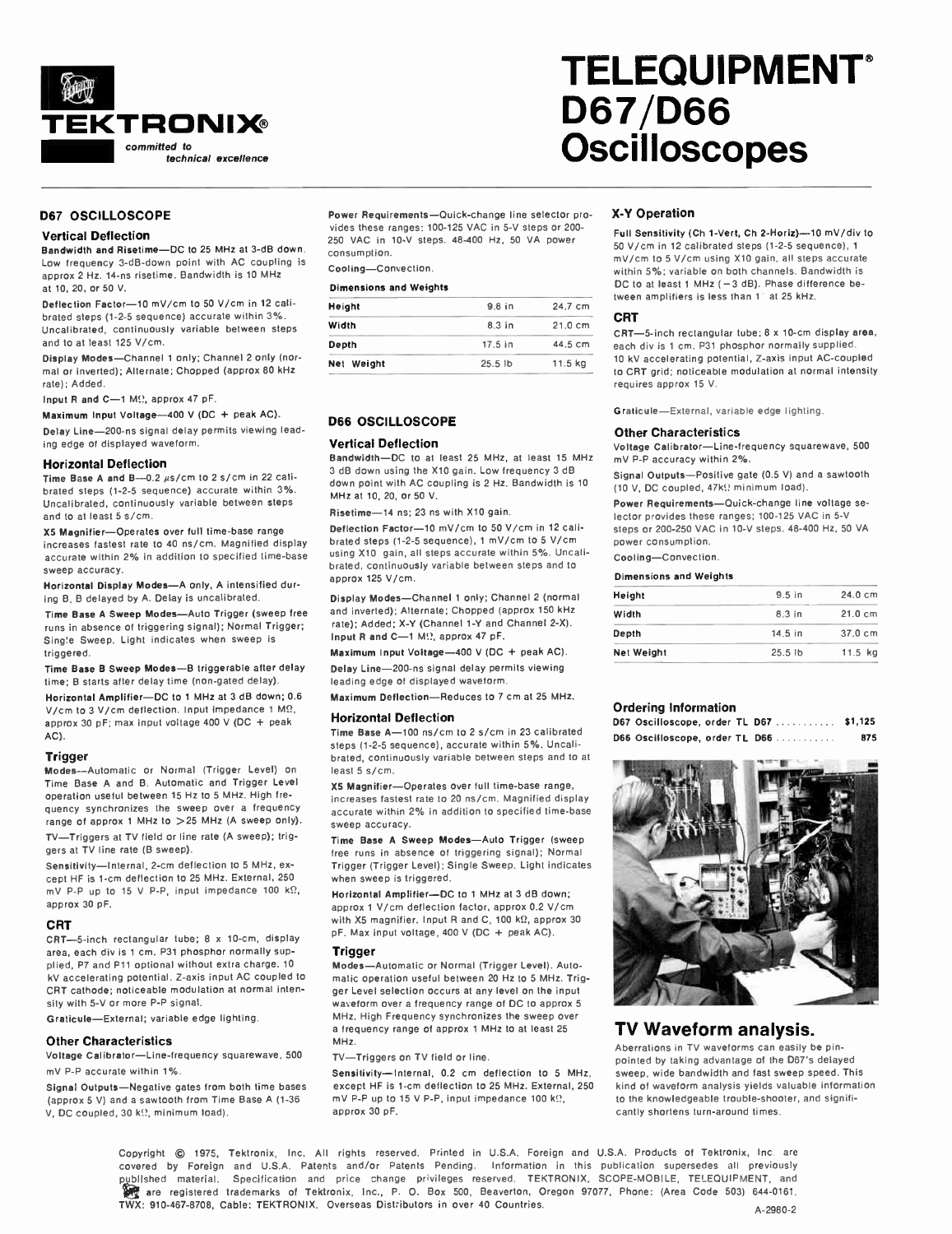

## **TELEQUIPMENT®** D67/D66 **Oscilloscopes**

Low cost Delayed sweep (D67 only) 25 MHz bandwidth 10-mV sensitivity Dual trace Signal delay line

The TELEQUIPMENT D67 combines dual-trace, delayed sweep, and 25 MHz bandwidth at a very low price. It allows quick, accurate troubleshooting of radio and TV circuit problems. And you can examine selected portions of a complex waveform at fast sweep speeds and after relatively long time delays.

Dual-trace waveforms are displayed on a large bright 5" crt. This is essential for servicing TV and high-quality audio systems where time and phase relationships between signals are critical.

Other features not usually found in lowpriced scopes include regulated power supplies, FET inputs to keep vertical trace drift to a minimum, fully solid-state design, and transistors in sockets for easier servicing.

If you don't require delayed sweep, but do need 25 MHz bandwidth and dual trace, select the TELEQUIPMENT D66. Trouble-shooting consumer digital products is easier with dual trace. The "SUM" mode with normal-invert capability makes it possible to look at small signals in the presence of common-mode noise.

All TELEQUIPMENT products are backed with the same one-year warranty as other Tektronix products. They are marketed and supported through the same international network of Tektronix Field Offices, Service Centers, Distributors and Representatives.

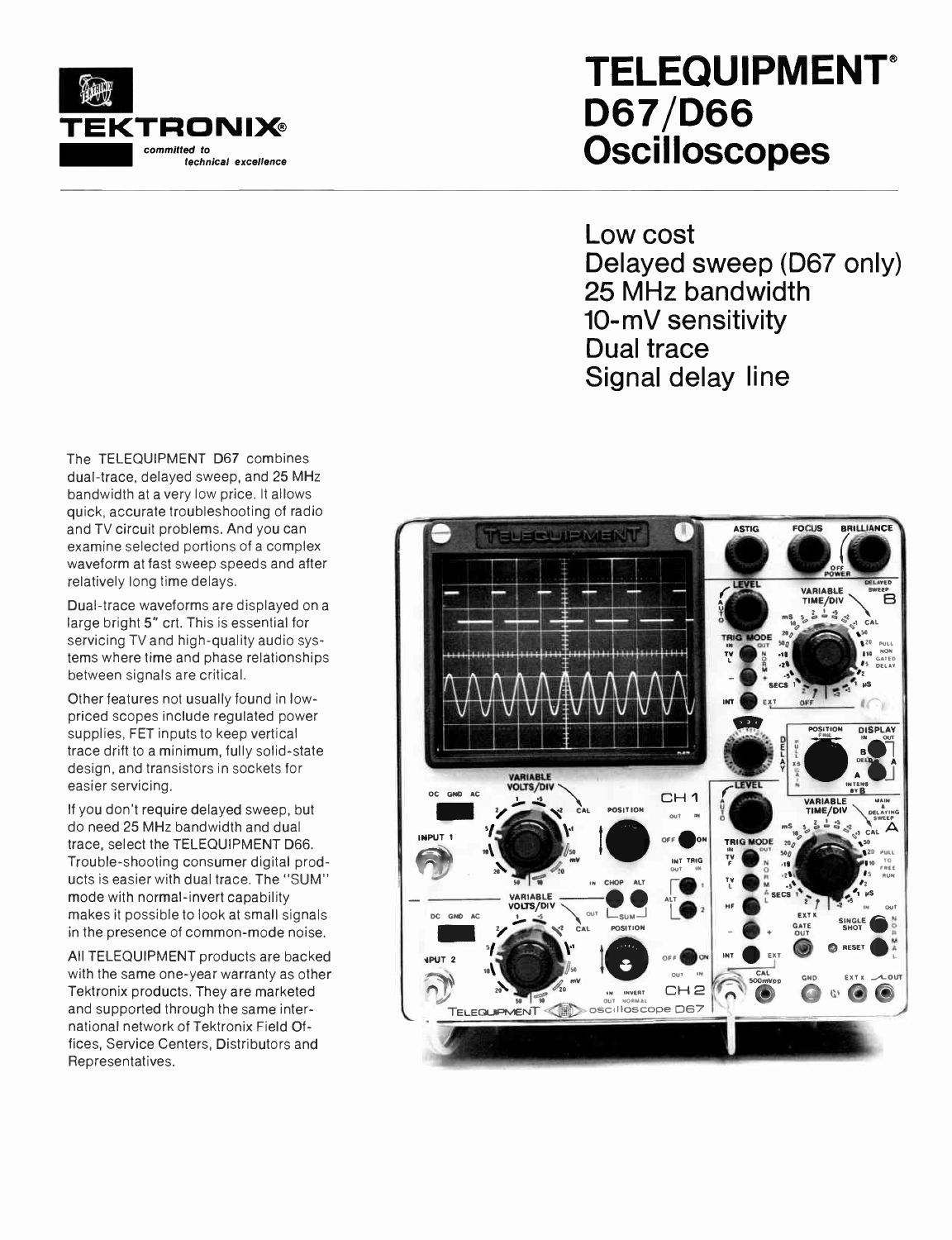

## TELEQUIPMENT DM64 **Oscilloscope**

#### Storage Characteristics

Writing Speed—Normal writing speed is at least 25 cm/ms. Adjustment to at least 250 cm/ms in Enhanced Mode.

Storage View Time—Up to 1 hour.

Erase Time—Approx. 0.25 second.

Enhance Mode—Controls single sweep capabilities of the storage CRT. Through adjustment of the front panel Enhance control, spot velocities of up to 250 cm/ms can be stored with minimal loss of resolution and contrast.

Single-Shot Signals—At slow or medium speeds, single-shot signals are easily stored for extended viewing time.

Integrate Mode—Increases the effective writing speed for repetitive fast signals with repetition rates that are too low for effective storage, but which may be too fast for satisfactory single-shot storage with enhancement.

Auto Erase—Display is automatically erased at the end of each sweep.

#### Vertical Amplifier

Bandwidth and Risetime—DC-to-10 MHz (approx. 3 dB down) at all deflection factors. Approximately 2 Hz low frequency 3 dB point when AC coupled. Risetime is 35 ns.

Deflection Factor-10 mV/cm to 50 V/cm in 12 calibrated steps (1-2-5 sequence), 1 mV/cm to 5 V/cm-using X10 gain, all steps accurate within 5%. Uncalibrated, continuously variable between steps and to approx 125 V/cm.

Maximum Deflection—Reduces to 4 cm at 10 MHz.

Input R and  $C=1$  M $\Omega$ , approx 47 pF.

Maximum Input Voltage-400 V DC plus peak AC.

Display Modes—Channel 1 only; Channel 2 (normal and inverted); Alternate; Chopped (approx 150-kHz rate); Added; X-Y (Channel 1-Y and Channel 2-X).

#### Horizontal Deflection System

Time Base-100 ns/cm to 2 s/cm in 23 calibrated steps (1-2-5 sequence) accurate within 5%. Uncalibrated, continuously variable between steps and to approx 5 s/cm.

Single-Sweep—Single-shot facility with lockout is provided. A light indicates when the time base is armed.

X5 Magnifier—Operates over time base speeds of 200 ns/cm to 2 s/cm and extends fastest speed to 40 ns/cm; magnifier accurate within 2% in addition to specified time base accuracy.

External Horizontal Input—Approx 1 V/cm deflection factor, approx 0.2 V/cm with X5 Magnifier. DC to 1 MHz (approx. 3 dB down). Input impedance 100 k(!, approx 30 pF. Max input voltage 400 V DC plus peak AC.

#### -Y Operation

Full Sensitivity X-Y-10 mV/cm to 50 V/cm in 12 calibrated steps (1-2-5 sequence), 1 mV/cm to 5 V/cm using X10 gain; variables work on both channels, all steps accurate within 5%. Bandwidth is DC to at least 1 MHz —3 dB. Phase difference between amplifiers is less than 1° at 10 kHz.

#### **Triggering**

Internal-External—Triggers over a frequency range of DC to approx 1 MHz. Atuomatic trigger operates from 40 Hz to 1 MHz.

Trigger Level Selection—Occurs at any selected level on the waveform over a frequency range of DC to approx. 1 MHz.

High Frequency Sync—Synchronizes the sweep over a frequency range of approx 1 MHz to at least 10 MHz.

TV—Triggers on TV field or line.

Sensitivity—Internal, 0.2 cm deflection to 1 MHz, except HF is 1 cm deflection to 10 MHz. External, 250 mV P-P to 15 V P-P; input impedance 100 k $\Omega$ , approx 30 pF.

#### CRT

TEKTRONIX CRT—Flat-faced bistable storage tube with beam deflection blanking and an accelerating potential of 3.5 kV. The viewing area is 8 x 10 cm. Phosphor similar to P1 is used. Z-axis modulation to CRT grid requires approx 20 V for perceptible modulation, AC coupling, 50 V maximum. Graticule—External; variable edge lighting.

#### Other Characteristics

Voltage Calibrator—Line frequency squarewave, 500 mV P-P, accurate within 2%. Front Panel Outputs-Sawtooth out - 10 V, DC coupled, 47 kg minimum load. Gate out—Positive-going rectangular pulses, 0.5 V peak, lasting for the duration of the sweep.

Power Requirements-100 to 125 VAC in 5-V steps or 200 to 250 VAC in 10-V steps, 48-400 Hz. The instrument specifications apply over a  $-10\%$  power line variation for the step chosen. Power consumption is approx 100 VA. Cooling—Convection.

Temperature Limits, Ambient- $-5$  C to +40 C operating; -25 C to +70 C non-operating.

Dimensions and Weights

| Height     | $9.5$ in  | 24          | cm |
|------------|-----------|-------------|----|
| Width      | $8.3$ in  | 21          | cm |
| Depth      | $14.5$ in | 37          | cm |
| Net Weight | $27.5$ lb | $12.5$ $kg$ |    |

#### Ordering Information

DM64 Oscilloscope, order TL DM64 \$1,195



## Capturing single shot events

Slowly changing or nonrepetitive phenomena are easily captured by using the DM64's "Store" mode. Here a typical shock pulse, generated by an accelerometer in a drop test. triggers the single-shot sweep and is stored for measurement of amplitude and duration.

Copyright © 1975, Tektronix, Inc. All rights reserved. Printed in U.S.A. Foreign and U.S.A. Products of Tektronix, Inc. are covered by Foreign and U.S.A. Patents and/or Patents Pending. Information in this publication supersedes all previously published material. Specification and price change privileges reserved. TEKTRONIX, SCOPE-MOBILE, TELEOUIPMENT, and <sub></sup>s</sub> are registered trademarks of Tektronix, Inc., P. O. Box 500, Beaverton, Oregon 97077, Phone: (Area Code 503) 644-0161, TWX: 910-467-8708, Cable: TEKTRONIX. Overseas Distributors in over 40 Countries. A-2979-3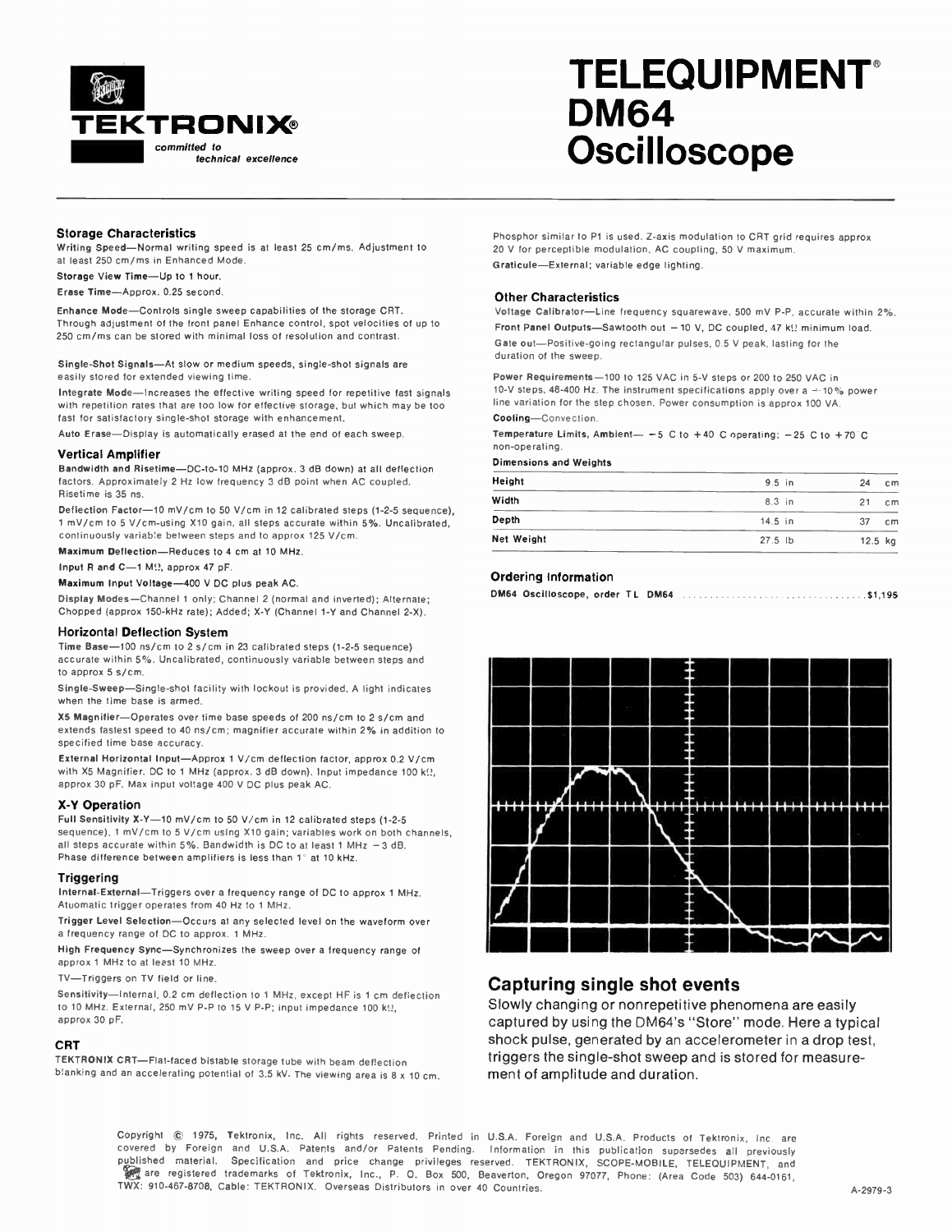

## TELEQUIPMENT **DM64 Oscilloscope**

DC-to- 10 MHz bandwidth at 1 mV/cm Bistable storage and conventional displays Dual trace Convenient x-y operation 8 x 10 cm viewing area Low cost

The TELEQUIPMENT DM64 is the lowest cost 10 MHz dual trace storage oscilloscope on the market today. It has a storage writing speed of up to 250 cm/ms. So you can easily view rapidly changing, single shot events. Or make meaningful evaluations of slowly changing phenomena that would appear not as a waveform, but as a slowly-moving dot on a conventional oscilloscope. Solid-state design, using FET input circuitry, provides minimum drift and fast stabilization time.

In addition to the storage feature, the DM64 also offers alternate or chopped dual-trace displays. And convenient single button x-y operation. The 5" crt is bright and easy to view.

All TELEQUIPMENT products are backed with the same one-year warranty as other Tektronix products. They are marketed and supported through the same international network of Tektronix Field Offices, Service Centers, Distributors and Representatives.

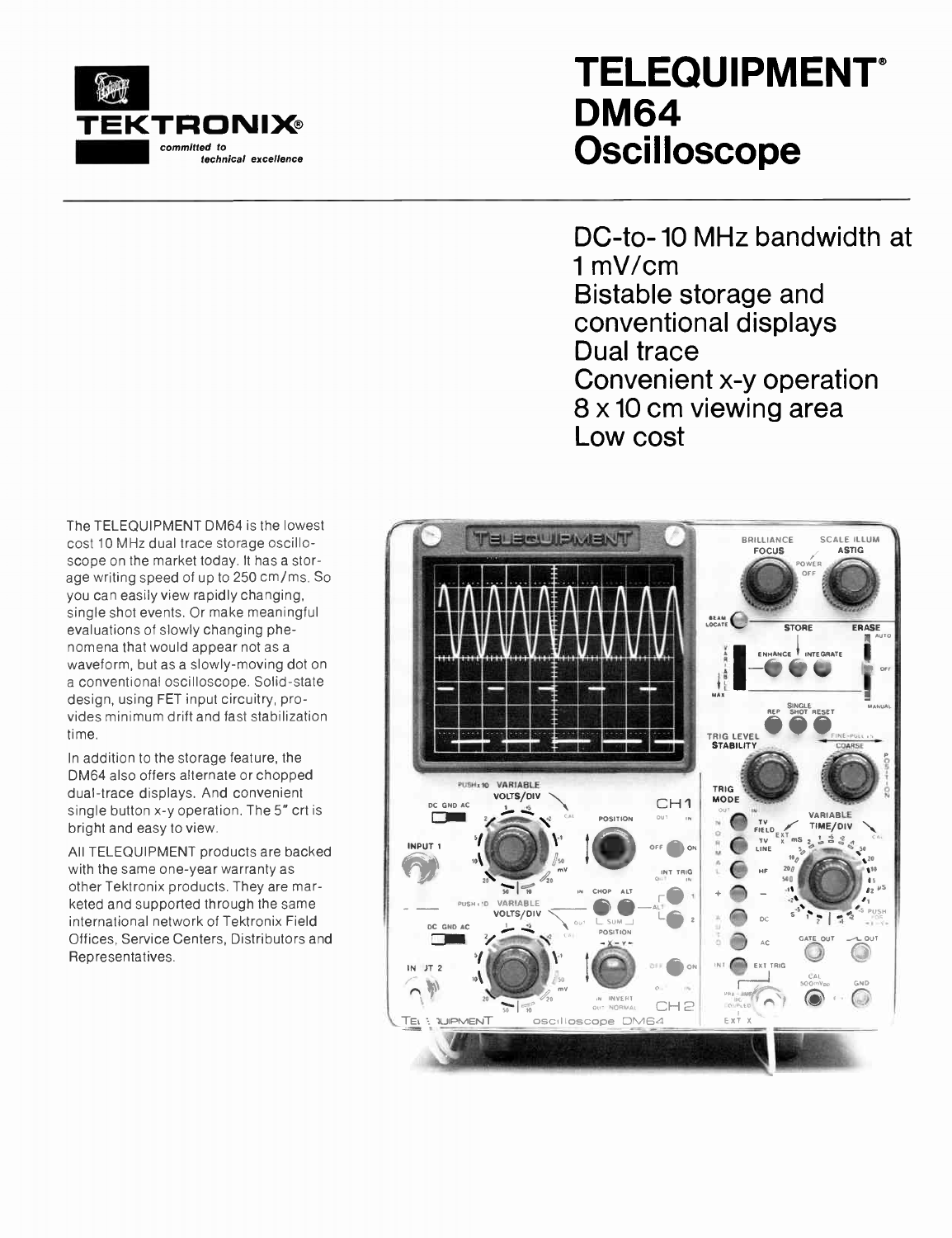

## TELEQUIPMENT **Accessories**

### Option 1

Factory option is available for the D67, D66, DM64 and D54 which adds hooks to the side panels to accommodate the optional protective panel cover.

For D67, D66, DM64, Order Option  $1, \ldots, \ldots, \ldots$  \$5.00

### Protective Panel Cover



The panel cover protects the D67, D66, D54 or DM64 during transport and storage. The cover fits either the front or rear of the oscilloscope. A slot in the cover is provided for the power cord. This cover fits only instruments with Option 1 (side panels with hooks) or instruments converted with the new side panel accessory.

Order  $016 - 0513 - 01$ ........\$10.00



The panel cover protects the D61 during trarsportation ard storage. The cover fits either the front or rear of the oscilloscope and has been designed to fit over the instrument's feet. The cover is held in place with a locking device and does not requ're the installation of option 1

Order  $016 - 0605 - 01$ ........\$10.00

#### Protective Storage Case

The protective storage case is made of padded, heavy duty plastic material which has been sewed into an oblong case with protective flaps and two canvas straps for securing the case during storage. The case fully protects the instruments and will accept the D54, D61, D66, D67 or the DM64. The storage case has been made large enough so that the instruments can be stowed with or without its protective cover or covers installed.

Order 016-0538-00 ...........\$22

### Protective Covers

The protective canvas cover is heavily padded and provides protection during transport or storage. The cover slips easily over the top of the instrument and has a slot which allows access to the instrument handle.



For S54A and S518 Order  $016 - 0138 - 00$   $\ldots$  \$27.50 For D54, DM64, D66 and D67. Order  $016 - 0143 - 00$ ........\$16.20 For D61 with Panel Protectors Order 016-0585-00  $\ldots \ldots \ldots$  \$10.50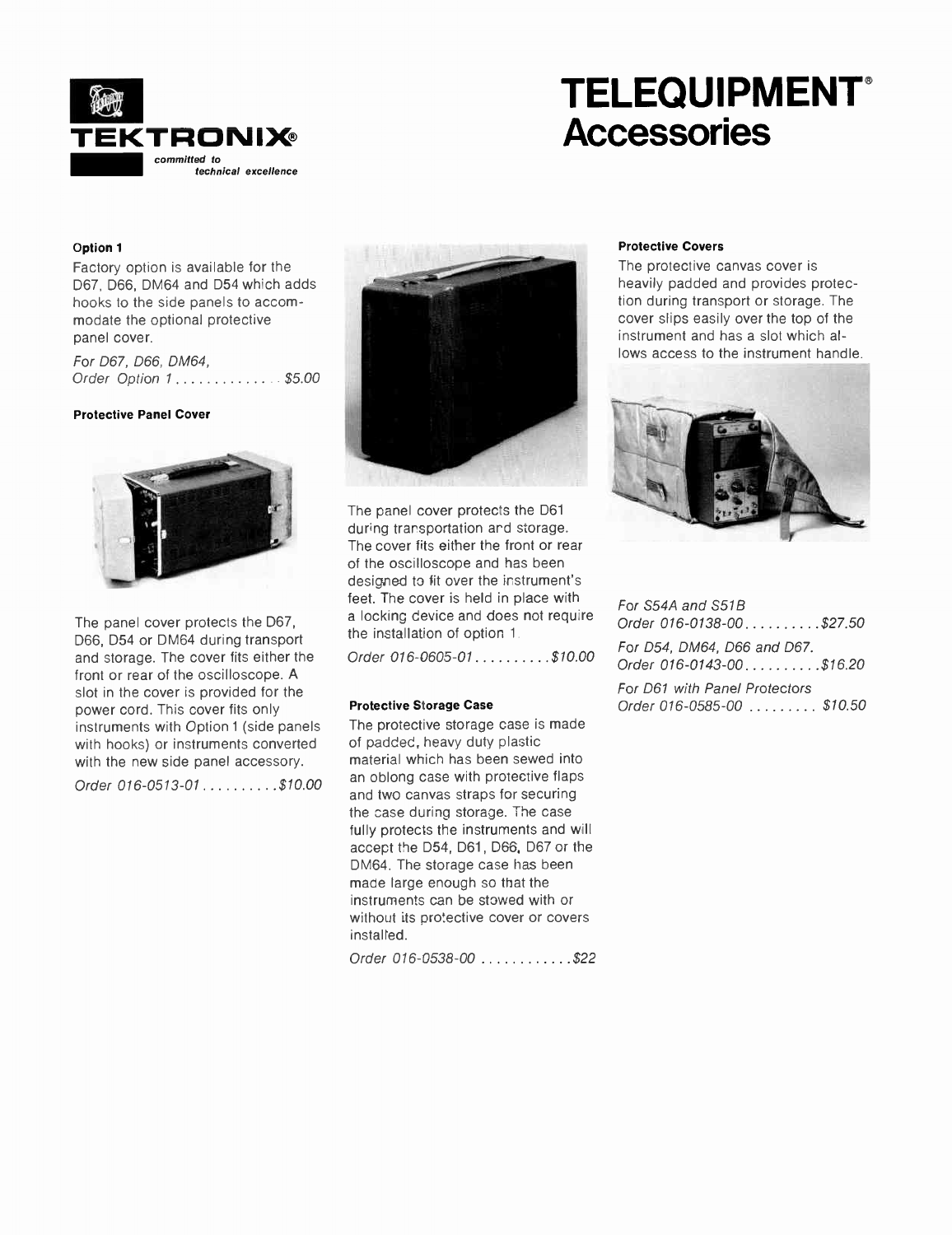

## TELEQUIPMENT **Accessories**

Probes



The probe's function is to provide a medium for the transfer of signal energy from a source to the input of the oscilloscope without disturbing the source and without changing the structure of the transferred energy. The attenuator probe will change the sensitivity range of the oscilloscope to which it is connected. A passive probe contains only passive elements and is an extension of the oscilloscope's passive vertical input attenuator. The HZ25 is recommended for all TELEQUIPMENT oscilloscopes.

HZ25 10X Passive Probe Package, BNC

Order 010-0263-01  $4.5$  ft.....\$30.00 Order 010-0263-03 6.0 ft......\$30.00

### Side Panels

D67, D66, D54, DM64 side panel conversion kit, to accommodate the optional protective panel cover. Conversion kit includes one side panel and hardware. For both sides order two conversion kits.

Order 390-0207-03 . . . . . . . . . \$13.00

Viewing Hood



For D54 and S54A Tubular light shield. Order 016-0292-00.........\$11.80 For DM64, D66 and D67 Tubular light shield. Order  $016 - 0294 - 01$ ........\$11.80 Separate rubber eyepiece for above. Order 016-0293-01.........\$11.80 Order 016-0294-00 for a combination of 016-0294-01 and 016-0292-00. .

\$21.50

Cameras



Modern oscilloscope cameras provide a convenient means of obtaining a permanent, accurate record of the crt display, and, for the study of high-speed transient phenomena, a means of obtaining data that cannot be gathered by visual observation alone.

TELEQUIPMENT oscilloscopes can use the TEKTRONIX C5 camera. This camera is for general-purpose use, utilizes the Polaroid Pack film and has a 10.2 x 12.7 cm/4 x 5-inch field of view. The lens maximum relative aperature is f/16.

### Coaxial Adapters

BNC Female to Dual Banana Order  $103 - 0128 - 00$  . . . . . . . . . . . \$4.50 UHF Female to Dual Banana Order  $102 - 0129 - 00$ .........\$3.50 BNC Female to UHF Male Order  $103 - 0015 - 00$ .........\$3.00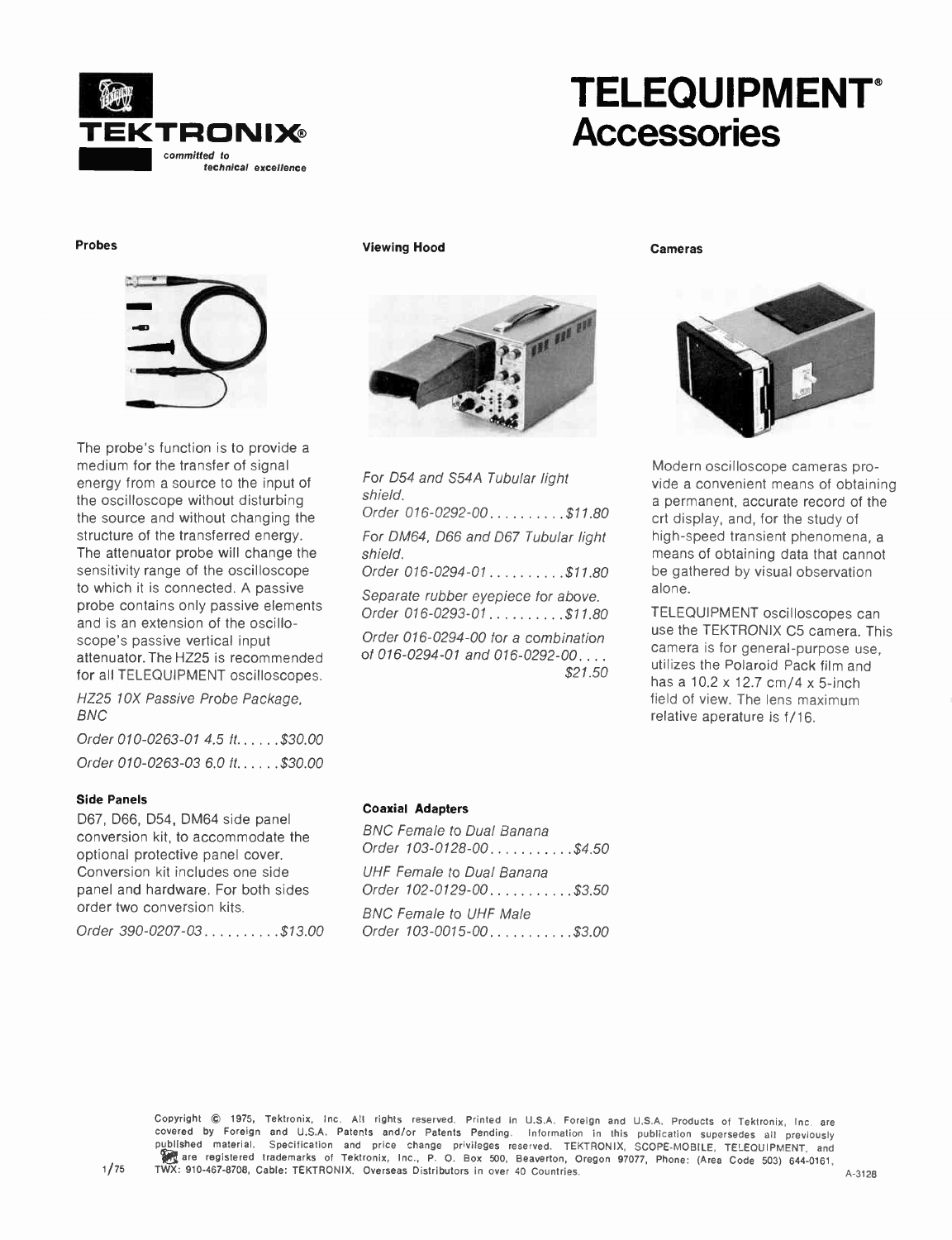## CT71

Displays Dynamic Characteristic Curves of Transistors, Diodes and FETs Direct Comparison of Similar Devices DC Collector Supply to 1 kV Leakage Measurements to 5 nA Step Generator Range to 200 mA or 2 V

The TELEQUIPMENT CT71 Curve Tracer is a dynamic semiconductor tester which displays characteristic curves of transistors, FETs and diodes. The CT71 is easy to operate and is well suited for student lab use and industrial applications.

25-MHz Bandwidth at 10 mV/cm Minimum Deflection Factor 1 mV/cm Switched X-Y Operation Large, Bright 8 x 10-cm Display Delayed Sweep Time Base (D67 Only)

The D66 provides 25 MHz bandwidth at 10 mV/cm. X10 gain expands the sensitivity to 1 mV/cm at 15 MHz bandwidth. Sweep rates extend from 2 sec/cm to 100 ns/cm (to 20 ns/cm with X5 Magnifier).

An X-Y function on the D66 projects the TELEQUIPMENT product line into areas recently held only by higher-priced oscilloscopes. Bandwidth is dc to 1 MHz and phase error is less than  $1^{\circ}$  at 25 kHz. A full complement of vertical display modes is included: channel 1, channel 2 (normal and inverted), chopped (approx 80-kHz rate), alternate and added. Signal delay allows viewing the leading edge of the display.

DC-to-10 MHz Bandwidth at 1 mV/cm Bistable Storage and Conventional Displays Convenient X-Y Operation Dual Trace

8 x 10-cm Viewing Area

The heart of this oscilloscope is the proven crt from the TEKTRONIX 500-Series Oscilloscope storage line. The crt is the single screen version of the 564 and utilizes an 8 x 10 cm display area.

The normal stored writing speed is at least 25 cm/ms but the writing speed can be increased to at least 250 cm/ms by implementing the Enhanced Mode. The storage view time is one hour or less. Coupled with this storage crt is the ability to measure X-Y relationships with the same ease as measuring Y-T.

The bandwidth of the DM64 is 10 MHz with a deflection factor of 10 mV/cm, using the X10 gain will extend the sensitivity to 1 mV/cm. Sweep rates extend from 100 ns/div to 2 sec/div. A full complement of vertical-display modes is included: channel 1, channel 2 (normal and inverted), chopped (approx 150 kHz rate), alternate and added.



D66/D67